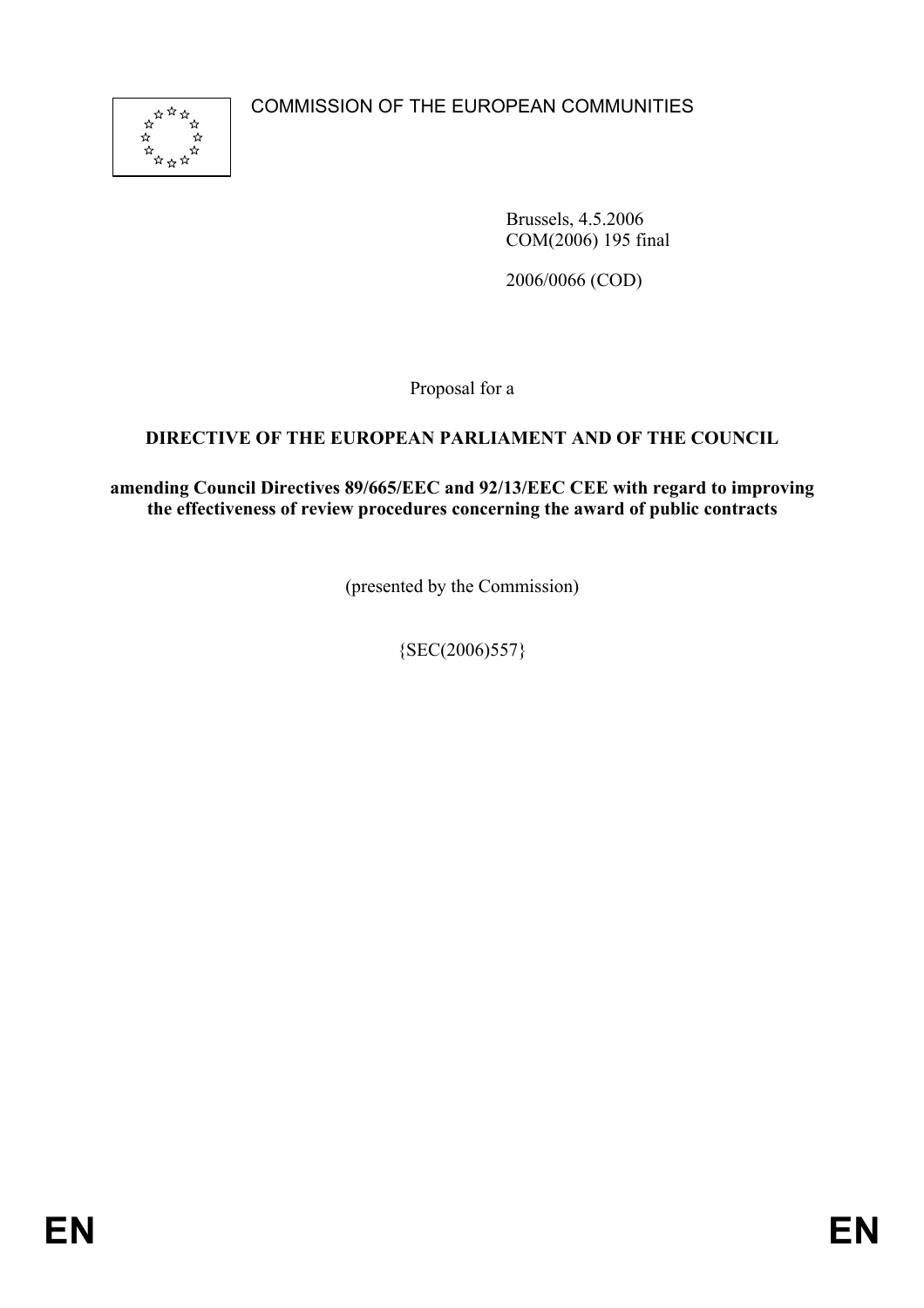# **EXPLANATORY MEMORANDUM**

#### **1. CONTEXT OF THE PROPOSAL**

• Grounds for and objectives of the proposal

Directives 89/665 and 92/13 coordinate national provisions relating to the application of review procedures in the event of infringement of the Public Procurement Directives.

However, the lack of coordinated rules on the time limits applicable to pre-contractual reviews has resulted in most Member States retaining national arrangements which do not allow the signing of disputed contracts to be prevented in time. But the result of signing the contract in question is almost always to make irreversible the effects of the disputed award decision. This situation is all the more worrying when it involves preventing contracts which have been directly and illegally awarded, i.e. those which have been illegally concluded with no prior publication of a contract notice and no competitive tendering procedure.

The proposal for a Directive amending Directives 89/665 and 92/13 (the "Remedies Directives") seeks to give greater encouragement to Community enterprises to tender in any Member State of the Union by providing them with the certainty that they can, if need be, effectively seek effective review if their interests seem to have been adversely affected in procedures for awarding contracts. The increasingly effective nature of precontractual reviews will prompt awarding authorities to adopt better publication and competitive tendering procedures for the benefit of all involved.

• General context

The Remedies Directives make a distinction between pre-contractual reviews seeking primarily to correct in time infringements of Community law on public procurement and post-contractual reviews which are generally limited to awarding damages.

Given that there are no specific time limits and provisions allowing the suspension in time of the signature of a contract the award of which is disputed, the relative effectiveness of pre-contractual reviews varies considerably from one Member State to another. Furthermore, in the case of an illegal direct award of contract the injured enterprises can in fact only seek review for damages, but such a review does not allow an illegally awarded contract to be opened again for competition. In addition, such reviews for damages have little deterrent effect on awarding authorities, especially because enterprises who feel that their interests have been harmed must prove that they had serious chances of being awarded the contract. Thus, even though the Court of Justice has called illegal direct awards of contracts "the most serious breach of Community law in the field of public procurement" (Stadt Halle, case C-26/03, paragraph 37), the current Remedies Directives do not make it possible to prevent or correct in an effective way the consequences of such illegal action.

In the absence of legislative action at Community level, the very different situations among the Member States with regard to the effectiveness of review procedures available to enterprises would persist or even be aggravated. Situations of legal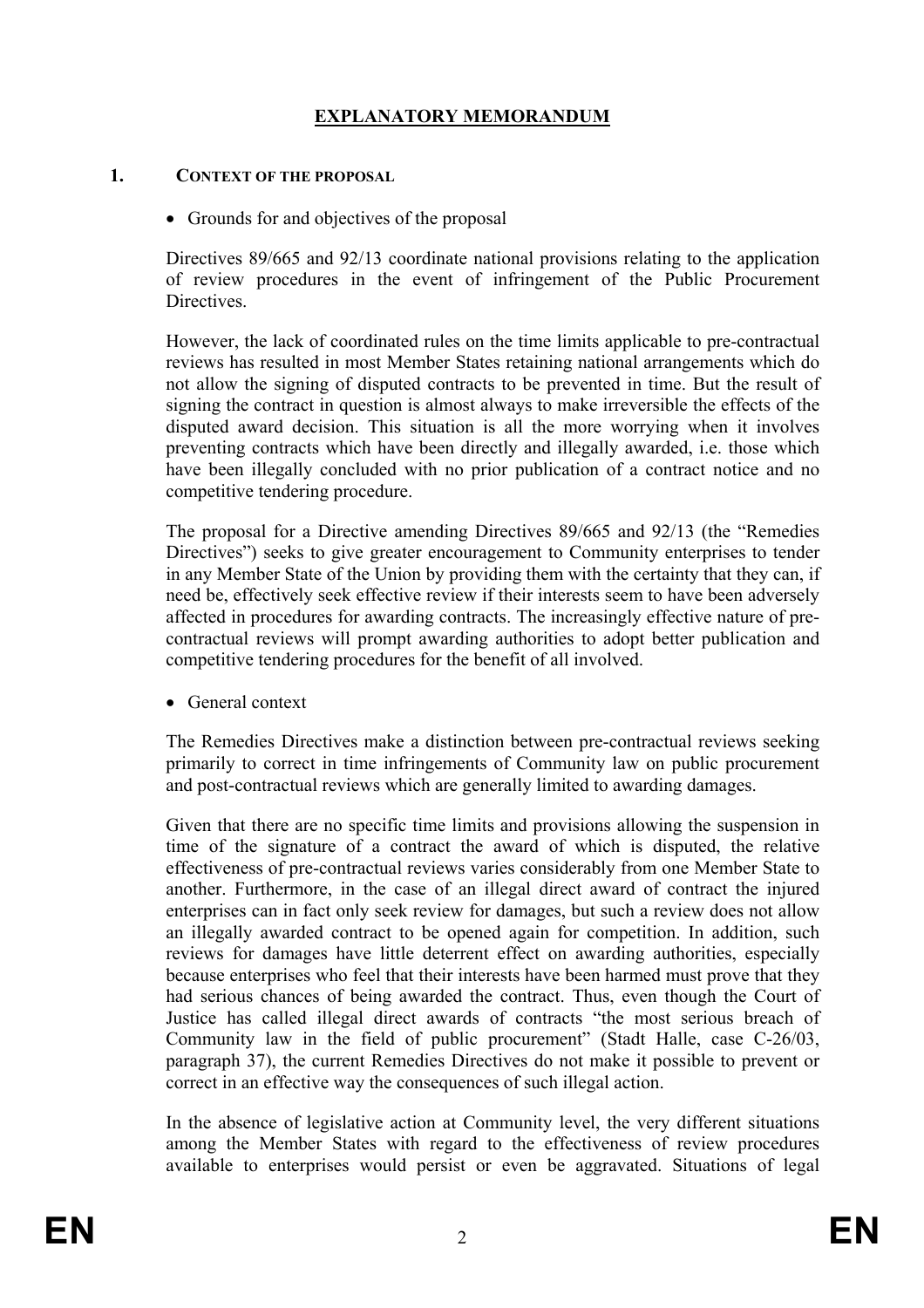uncertainty and serious or repeated infringements of the public procurement Directives would continue.

• Existing provisions in the area of the proposal

This proposal for a Directive seeks to amend the two Remedies Directives in the area of public procurement: i) Directive 89/665/EEC which applies, in principle, to contracts for works, services and supplies awarded by contracting authorities, now coming under Directive 2004/18/EC; ii) Directive 92/13/EEC which applies to contracts awarded by contracting entities operating in the water, energy, transport and postal services sectors (remedies in the so-called "special" sectors).

The proposed amendments introduce coordinated rules intended to clarify and improve the effectiveness of the current provisions on pre-contractual reviews brought in the framework of the formal procedures for awarding contracts or in the case of illegal direct awards of contracts. The other proposed amendments are intended, on the one hand, to refocus the corrective mechanism which may be applied by the Commission to cases of serious infringement and, on the other hand, to repeal two mechanisms (attestation of contracting entities and conciliation) which apply solely to the special sectors and which have not prompted the interest of the contracting entities or the enterprises concerned.

• Consistency with the other policies and objectives of the Union

The objective in amending the "Remedies" Directives is, in particular, to improve the effectiveness of appeals by economic operators in connection with public procurement procedures, which must comply not only with the specific provisions of Directives 2004/17 and 2004/18 but also with the principles of the EC Treaty, such as the principles of the free movement of goods, the freedom to provide services, the freedom of establishment and the principles derived therefrom, such as equality of treatment, mutual recognition, proportionality and transparency. In addition, this objective is fully in line with the objective of Article 47 of the Charter of Fundamental Rights of the European Union, which states the right of everyone whose rights and freedoms guaranteed by the law of the Union are violated to an effective remedy before an impartial tribunal. Lastly, improving the effectiveness of national review procedures, especially those dealing with illegal direct awards of contracts, is also in line with the European Union's overall policy against corruption (see Commission Communication of 28.5.2003, COM(2003) 317 final).

### **2. CONSULTATION OF INTERESTED PARTIES AND IMPACT ASSESSMENT**

• Consultation of interested parties

## *Consultation methods used, main sectors targeted and general profile of respondents*

The Member States were consulted in the Advisory Committee on Public Procurement.

A public consultation, open to economic operators and their representatives (professional associations and lawyers) was organised using on-line questionnaires (*Interactive Policy Making*), which provided 138 contributions. In addition, five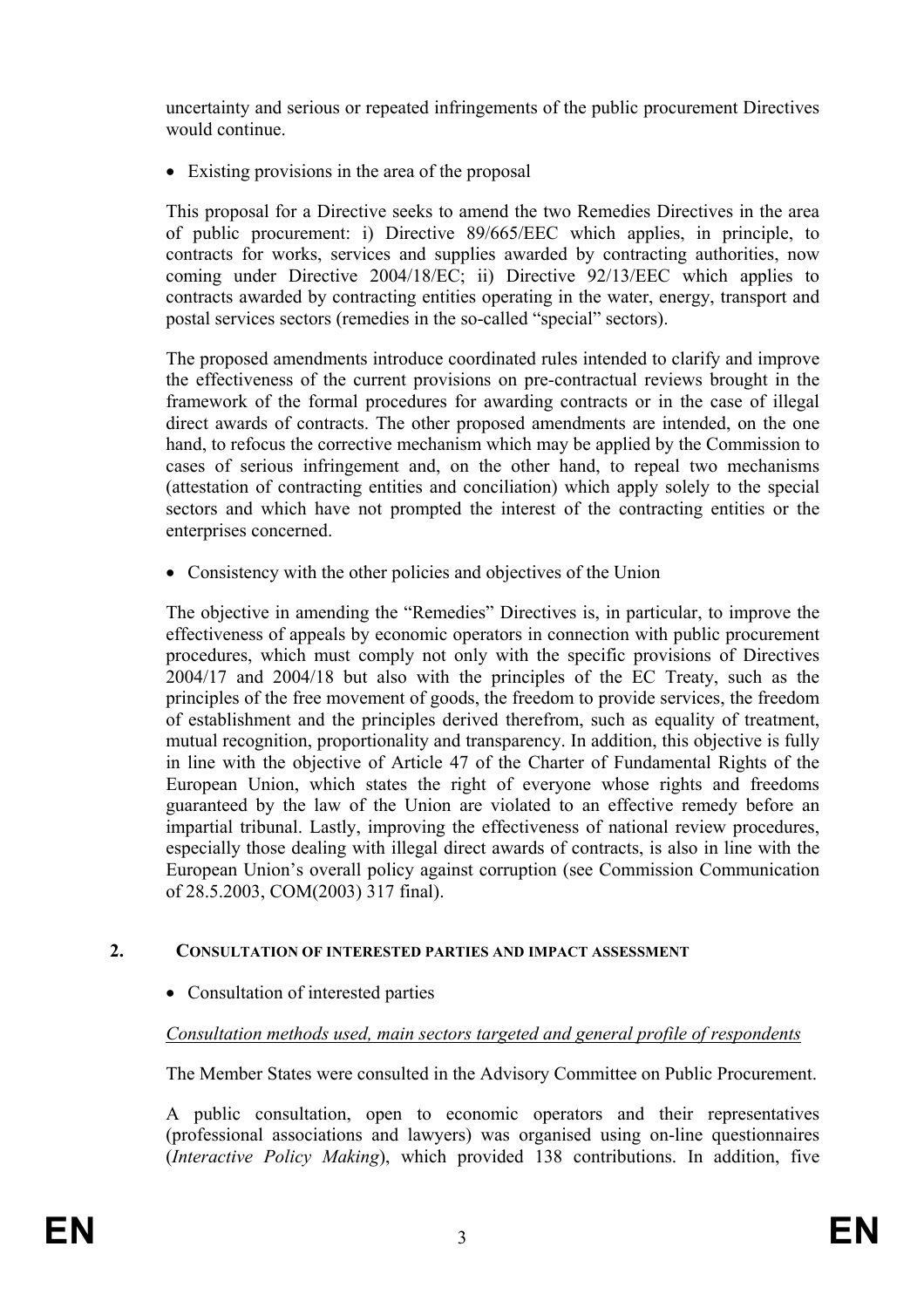European and national professional associations voluntarily offered written contributions.

Economic operators were also consulted by means of a questionnaire specifically addressed to a representative panel of European enterprises (*European Business Test Panel*), which provided 543 contributions.

Non-governmental experts, including representatives of economic operators as well, were consulted in the Advisory Committee on the Opening-up of Public Procurement.

Awarding authorities were consulted by means of an on-line questionnaire, which resulted in 16 contributions.

### *Summary of responses and how they have been taken into account*

The consultations of the economic operators and their representatives indicate that the operation of national review procedures in connection with the existing Directives does not always make it possible to remedy effectively non-compliance with Community rules on public procurement. There is virtual consensus among the interested parties on the need to improve the effectiveness of pre-contractual reviews by providing for a standstill period between the notification of an award decision and the signing of the contract, as well as supplementary rules intended to ensure effectiveness. Although there is virtual consensus as well on the seriousness of the illegal practices of direct awards of contracts by certain awarding authorities, opinions differ among the Member States and economic operators on the solutions to be introduced. Only a minority of Member States and economic operators support proposals to impose pecuniary penalties or prior administrative checks on awarding authorities or a system of notification by independent bodies which would receive complaints from enterprises whose interests had been harmed. The requirement to observe a standstill period, together with the requirement of transparency prior to signing a contract directly awarded, is a proposal which is generally more acceptable to the interested parties.

A consultation was organised using the Internet from 19/03/2004 to 07/05/2004. The Commission received 543 replies. The results of the consultation are available on:

### http://europa.eu.int/comm/internal\_market/publicprocurement/remedies

• Collection and use of expertise

Use of external expertise was not necessary.

• Impact assessment

Three major options are available in connection with the revision of the "Remedies" Directives, with two of these options subject to a variant depending on whether the Directives are amended or a communication is adopted:

(1) Retaining the Directives as they are: this option would involve encouraging the Commission to pursue infringement proceedings in order to deal with all the problems of the incompatibility of national legislation or practice in this area with the "Remedies" Directives. The differences which have been noted in the way in which the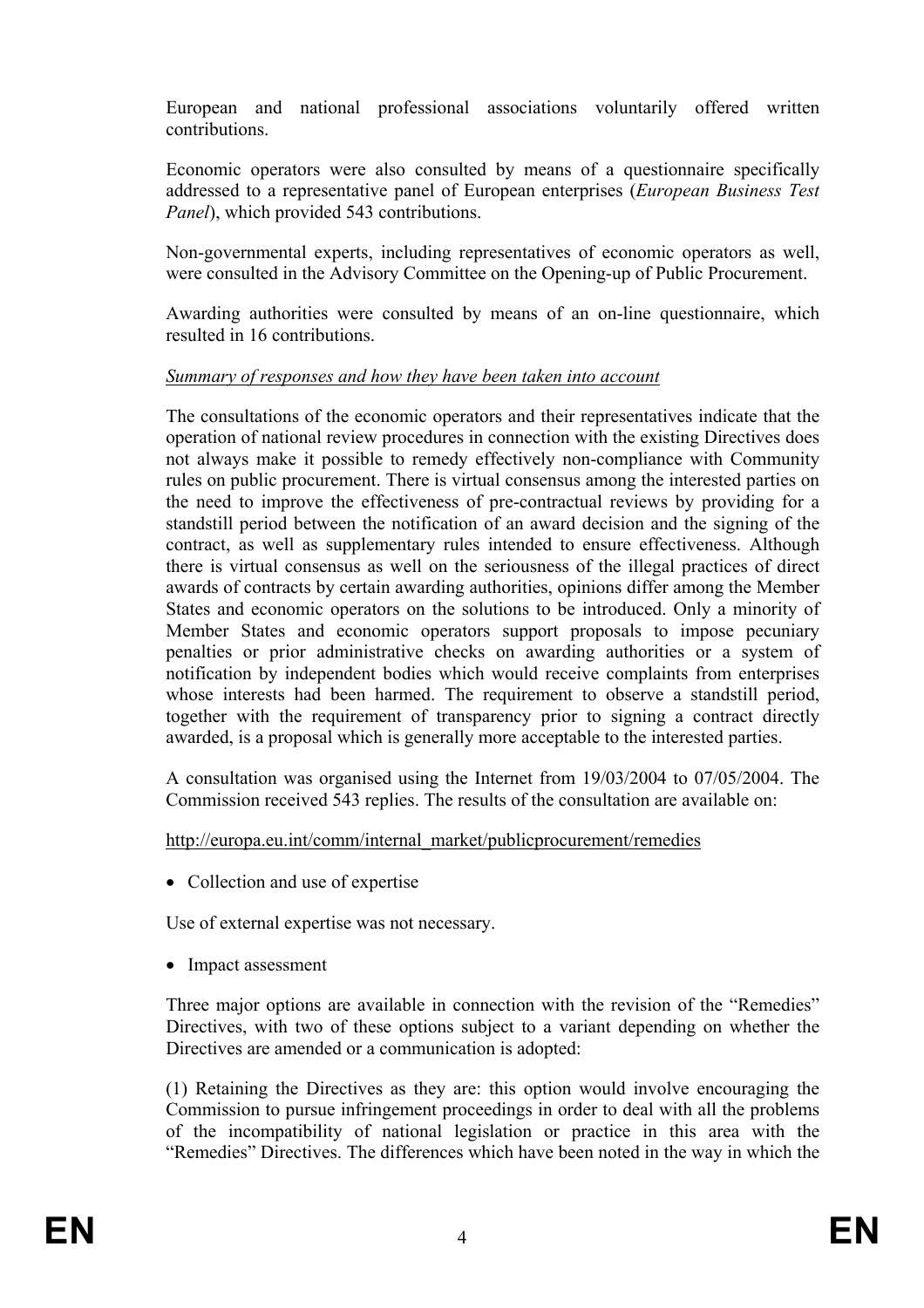Member States draw the operational conclusions from the principles deriving from the case law of the Court would persist, and the problems of the race to sign contracts would be solved only in part and the pace would vary greatly depending on the Member State, thus depriving economic operators of guarantees with regard to the effectiveness of the pre-contractual reviews applicable in the Member States ("*no level playing field*"). In the case of illegal direct awards, most Member States have no plans at present to introduce specific review mechanisms. In practice, potential tenderers would continue to be able to apply only for damages. Now, the difficulties inherent in this type of procedure, such as the burden of proof and the length and expense of proceedings, give tenderers no encouragement to make use of it, since only rarely is a positive result the outcome. In the absence of a coordinated approach allowing the introduction of effective remedies against this illegal practice, there would be no improvement to the transparency and competitive tendering of public procurement, and this would deprive European enterprises (including the most competitive among them) of the chance to bid for public contracts which are still directly and illegally awarded.

(2) Introduction of a standstill period by means of an amendment to the Directives or a communication indicating the Member States' obligations in this regard: although the case law of the Court of Justice has specified the requirement to provide for a reasonable standstill period, so that the tenderers who consider that their interests have been harmed can seek a remedy at a time when the infringements can still be corrected, there are still differences of approach from one Member State to another with regard to the scope and exact content of such a requirement. Drawing the operational conclusions from such a requirement in a Directive makes it possible to deal at the same time with the problem of the race to sign contracts in formal tendering procedures and the problem of illegal direct awards, by improving the legal certainty of the situations in question and providing guarantees for an effective application of the mechanism.

(3) New powers granted to independent bodies by means of an amendment to the Directives or a communication encouraging the introduction of such bodies: the Member States would appoint independent bodies which would have the power to notify awarding authorities of more serious breaches of Community law on public procurement (more particularly, illegal direct awards) so that they would be prompted to correct the shortcomings themselves. This notification mechanism offers advantages for tenderers in terms of cost and anonymity. On the other hand, uncertainty about the administrative costs likely to be generated for these independent bodies to function, together with the negative position expressed by the majority of the Member State delegations in the Advisory Committee on Public Procurement, prompted the Commission to discard this solution in favour of introducing a standstill period.

The Commission conducted an impact assessment under the Commission's Legislative and Work Programme. The report may be found at: http://europa.eu.int/comm/internal\_market/publicprocurement/remedies

#### **3. LEGAL ELEMENTS OF THE PROPOSAL**

• Summary of the proposed measures

When an awarding authority completes a formal procedure for awarding a contract in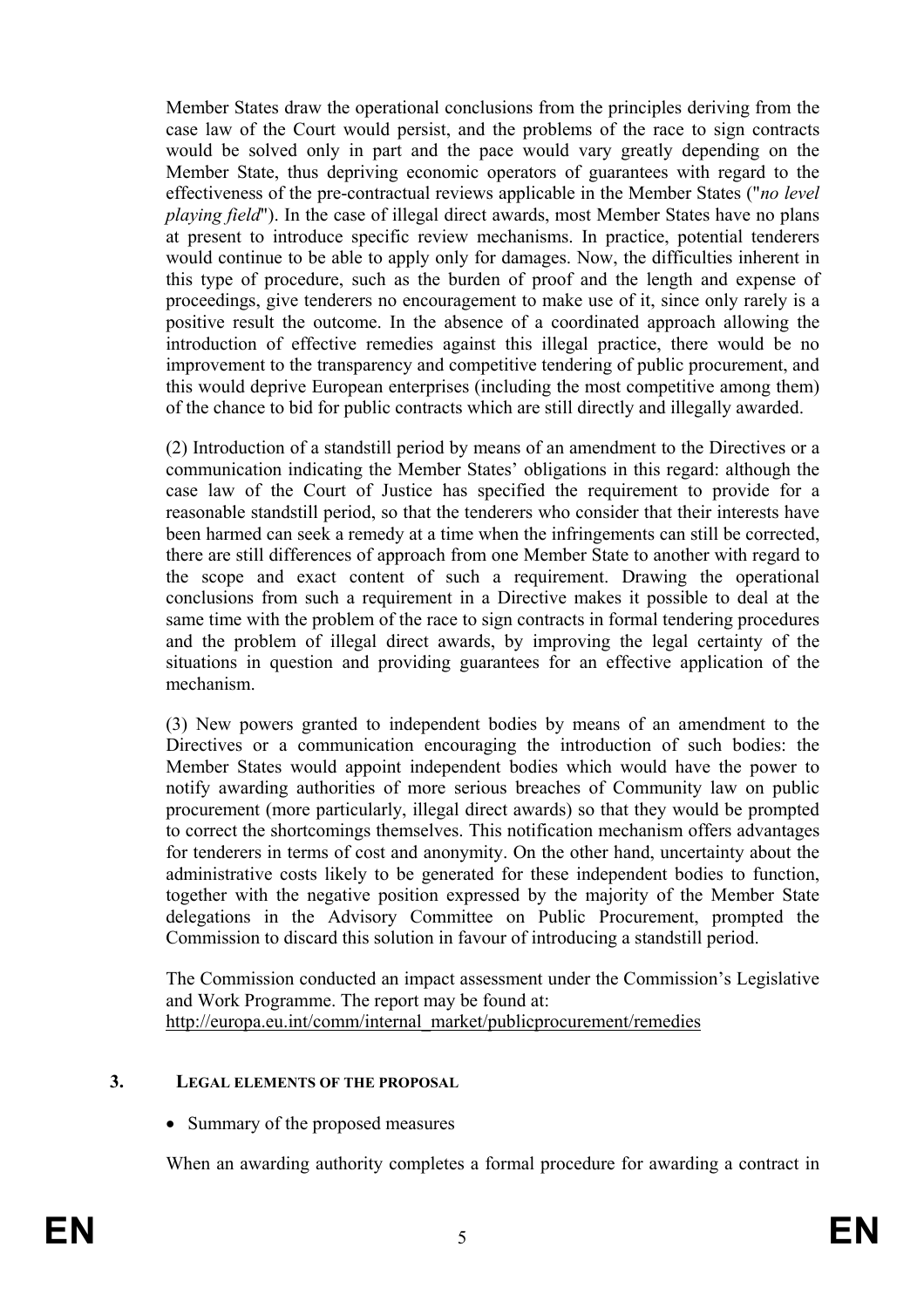accordance with the Directives on public procurement, it must in principle suspend the conclusion of the contract until the end of a minimum period of ten calendar days from the date on which the economic operators involved in the award procedure are given a reasoned notification of the award decision.

When an awarding authority considers that it has the right to directly award a contract with a value above the thresholds fixed by the Directives on public procurement it must – except in cases of extreme urgency – suspend the conclusion of the contract for a minimum period of ten calendar days, following sufficient publicity in the form of a simplified award notice.

If a contract is concluded illegally by the awarding authority during the standstill period, such an action is considered invalid. The consequences of such an illegal action on the effects of the contract are drawn by the competent review body, although the matter must be referred to the body by an economic operator before the end of a limitation period of six months with effect from the effective date of conclusion.

The corrective mechanism is focused on serious infringements and the unused attestation and conciliation mechanisms are repealed.

• Legal basis

Article 95 of the EC Treaty.

• Subsidiarity principle

The principle of subsidiarity applies insofar as the proposal does not concern an area in which the Community has exclusive competence.

 The objectives of the proposal cannot be sufficiently achieved by the Member States for the following reasons.

In spite of the developments in case law since 1999 and the resulting actions by certain Member States, especially following infringement proceedings by the Commission, there are still significant disparities among the Member States in terms of the effectiveness of reviews in the area of public procurement. In addition, the lack of guarantee of effective remedy discourages Community enterprises from tendering outside their country of origin. The experience of recent years shows that this legal uncertainty will not be removed by isolated and separate action by some Member States.

 The objectives of the proposal can be better achieved by Community action for the following reasons.

The shortcomings which it was possible to detect during the consultation process occur in the scope of the two Directives adopted in 1989 and 1992. Improvements to and clarifications of the existing provisions of these Directives would be fully effective only by means of an amending Directive.

The Union is best capable of achieving the objective of improving review procedures in the area of public procurement covered by Directives 2004/17/EC and 2004/18/EC.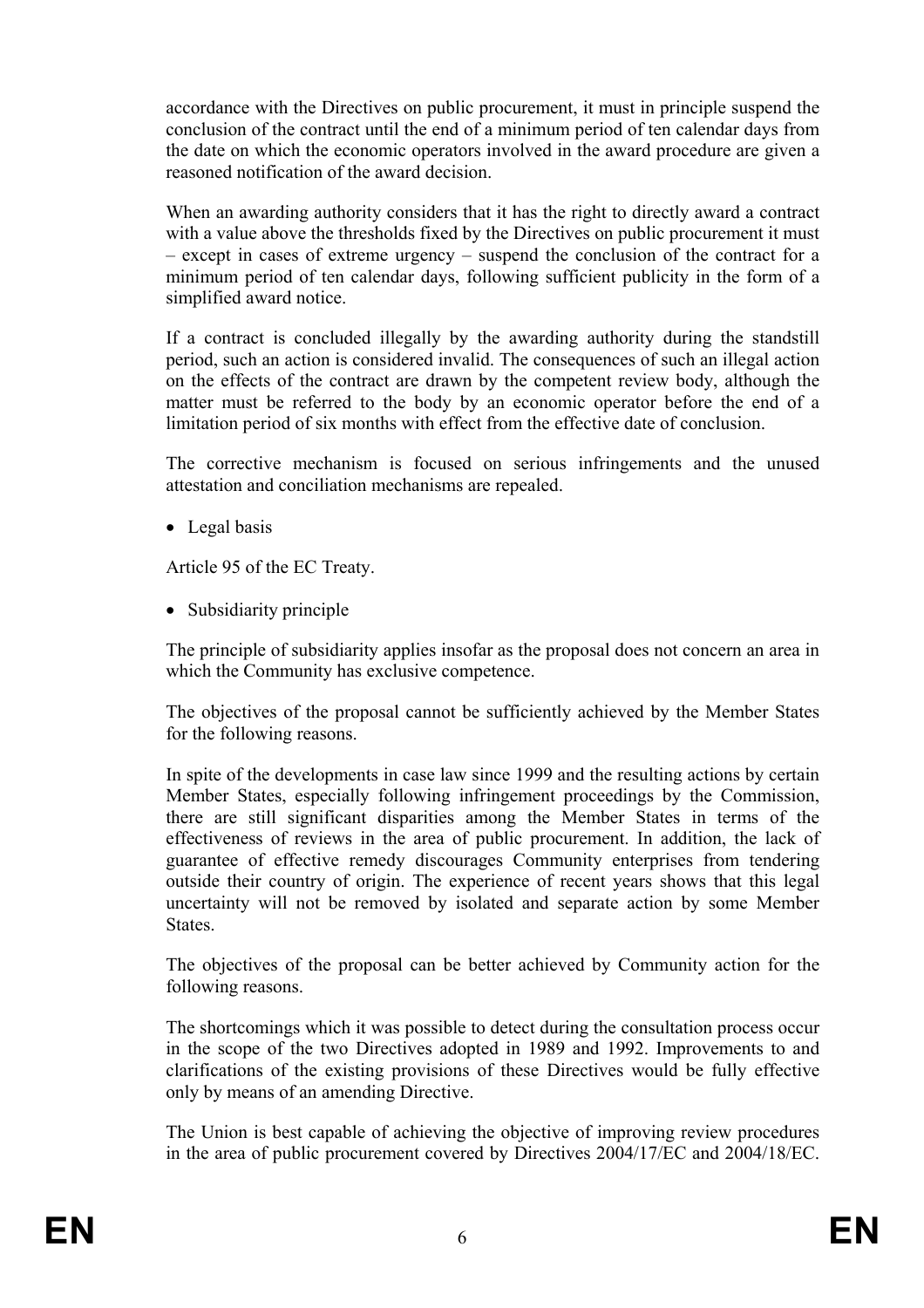In fact, the preliminary consultations have shown that the degree of mobilisation is still very different from one Member State to another with regard to the need to strengthen provisions which can ensure effective enforcement of the Directives on public procurement. If there is no Community initiative in this area, the disparities among the Member States in the proper application of Community legislation on public procurement will persist.

With regard to the problem of illegal direct awards of contracts, no effective solution to combat this illegal practice has yet been adopted by most Member States, even though the vast majority acknowledge the reality and the seriousness of the problem. As for the problem of the race to sign the contract in the case of formal award procedures, there is an emerging consensus among the representatives of the Member States on the need to include in an amending Directive a standstill period, which will be clearly defined with regard to its scope and arrangements. In addition, legislative action at Community level proves necessary with a view to establishing a clear system of effective, proportionate and deterrent sanctions against the most serious infringements of Community law on public procurement.

The Member States will retain their power to appoint the bodies responsible for the review procedures and to maintain the national procedural rules applicable to such reviews (respect for the Member States' procedural autonomy). The proposal for a Directive focuses on the two most important problems which are common to all the Member States.

The proposal thus complies with the principle of subsidiarity.

• Proportionality principle

The proposal complies with the principle of proportionality for the following reasons.

The proposal for a Directive is limited to providing some improvements or clarifications to existing provisions dealing with pre-contractual reviews and with those contracts where the amounts are higher than the thresholds fixed by Directives 2004/18/EC and 2004/17/EC, and does not demand any changes to existing administrative or judicial systems. In addition, the fact that there is provision for subsequent drafting of interpretative documents to deal with other problems in connection with the poor operation of national review procedures as a result of incorrect interpretation of existing provisions by some Member States indicates the proportionate nature of the Commission's initiative.

The burden on public authorities is limited mainly to the marginal costs in connection with deferring the signing of a contract for ten calendar days as a rule, and to an initial increase in the number of reviews by a few percent in relation to the number of public contracts published at Community level. For society in general, the main benefit of better application of Community law on public procurement as a result of the deterrent effect of effective reviews would be a reduction in public expenditure and an improvement in the quality of public service, with this overall benefit greatly exceeding the additional costs which have been mentioned. Since there is no requirement to create new administrative structures, the financial and administrative burden on the public authorities has also been kept to a minimum.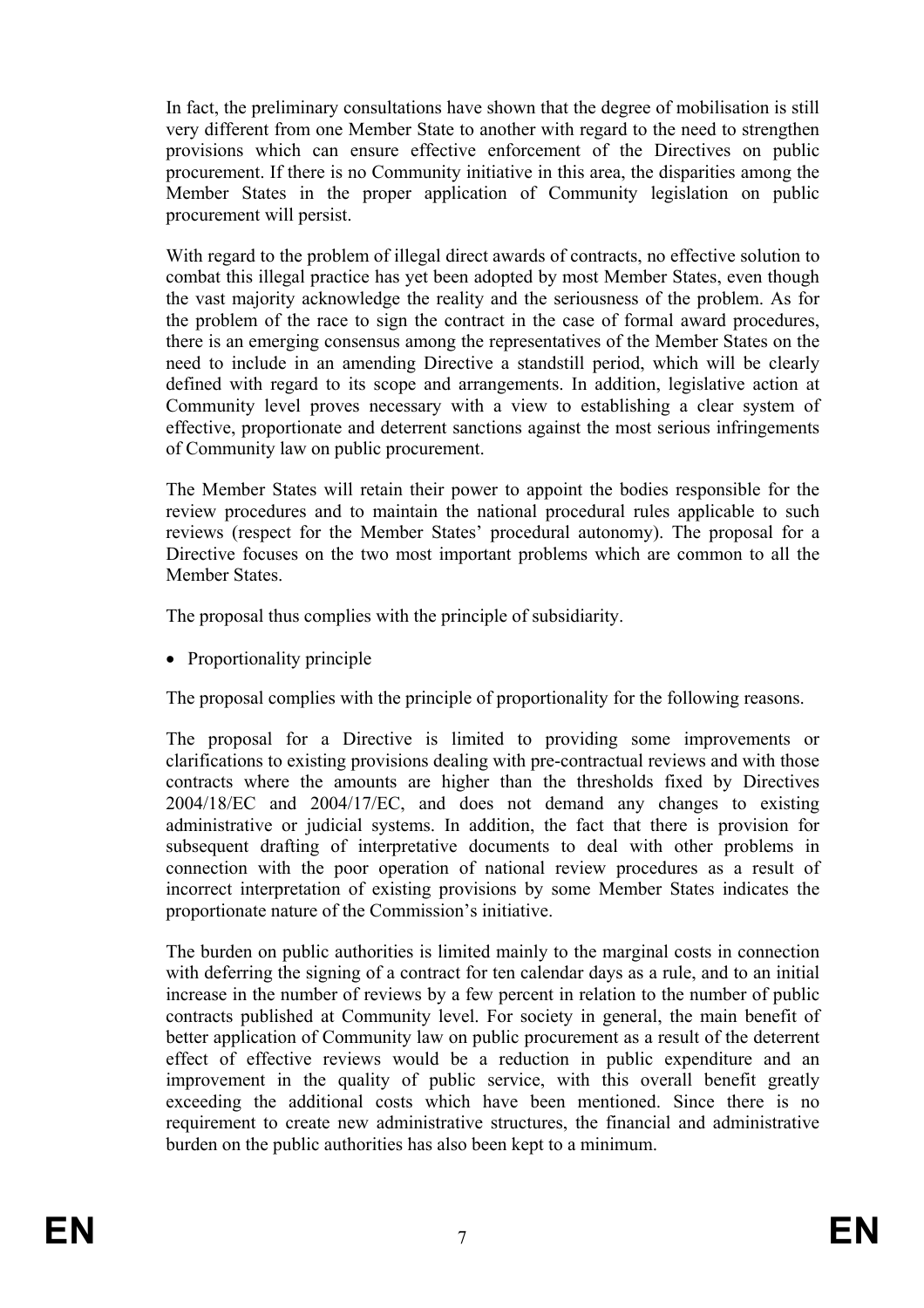• Choice of instruments

Proposed instrument(s): Directive.

Other instruments would not have been appropriate for the following reasons.

The alternative to a Directive establishing the scope and the arrangement for applying a standstill period would have been the adoption of a document interpreting the case law of the Court. However, this alternative was discarded because it could not have guaranteed the application in every Member State of a standstill period which was clearly defined and satisfactory in terms of the various situations covered by the Directives on public procurement. In general terms, the differences of interpretation with and between the Member States on the scope of the case law on which the requirement to observe a standstill period is based, as well as arrangements for applying effective, proportionate and deterrent sanctions in the event of infringement of this key provision for the effectiveness of pre-contractual reviews, would not be removed by the Commission's adoption of an interpretative document.

#### **4. BUDGETARY IMPLICATIONS**

The proposal has no implications for the Community budget.

#### **5. ADDITIONAL INFORMATION**

• Simplification

The proposal simplifies the legislative framework.

The proposed simplification consists of repealing the attestation and conciliation mechanisms which are applicable in the special sectors (Directive 92/13/EEC) and which have not been used.

• Review/revision/sunset clause

The proposal includes a review clause.

• Correlation table

The Member States are required to communicate to the Commission the text of national provisions transposing the Directive, as well as a correlation table between those provisions and this Directive.

• European Economic Area

The proposed act concerns an EEA matter and should therefore extend to the European Economic Area.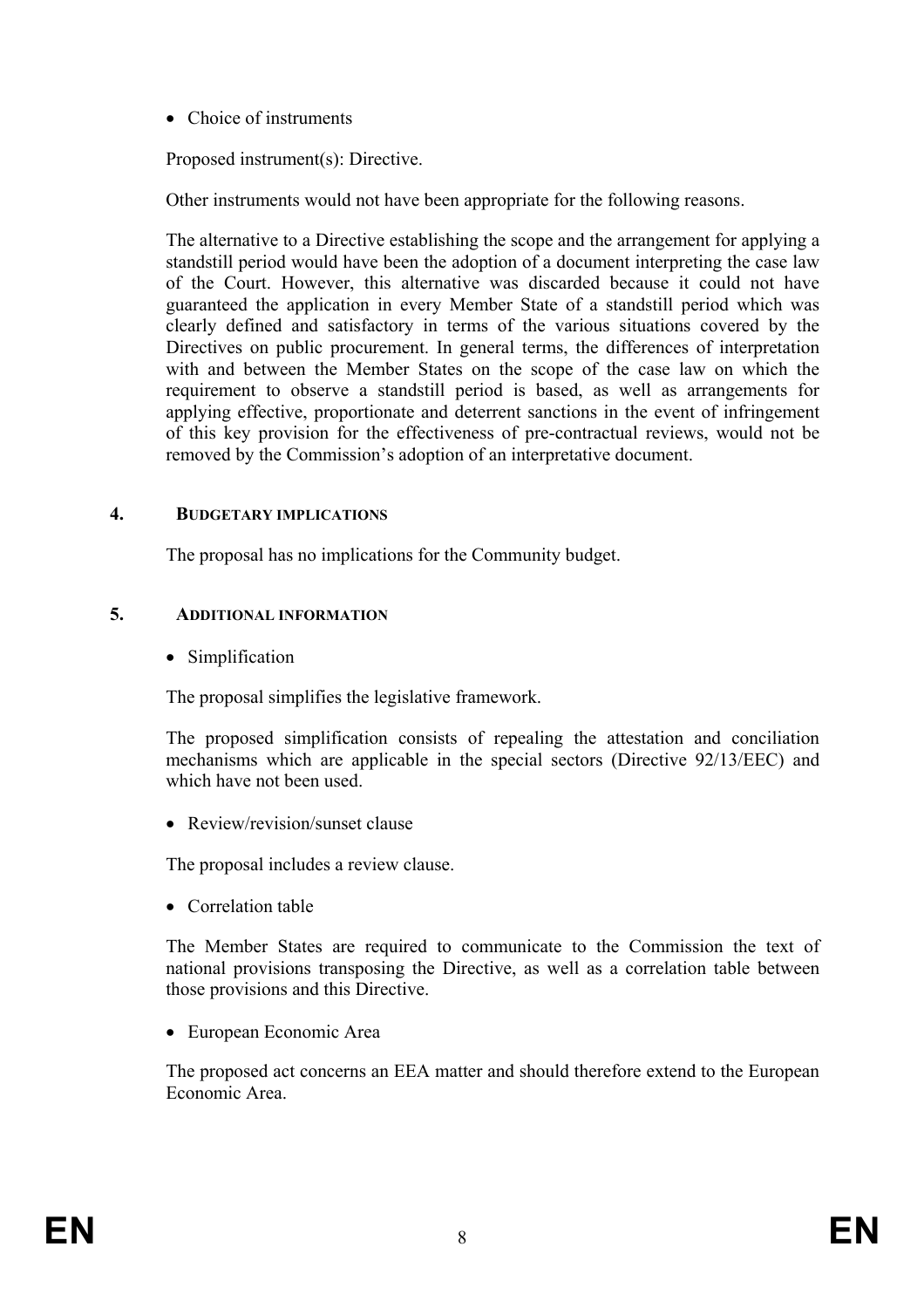2006/0066 (COD)

#### Proposal for a

### **DIRECTIVE OF THE EUROPEAN PARLIAMENT AND OF THE COUNCIL**

#### **amending Council Directives 89/665/EEC and 92/13/EEC CEE with regard to improving the effectiveness of review procedures concerning the award of public contracts**

## **(Text with EEA relevance)**

#### THE EUROPEAN PARLIAMENT AND THE COUNCIL OF THE EUROPEAN UNION

Having regard to the Treaty establishing the European Community, and in particular Article 95 thereof,

Having regard to the proposal from the Commission<sup>1</sup>,

Having regard to the opinion of the European Economic and Social Committee<sup>2</sup>.

Having regard to the opinion of the Committee of the Regions<sup>3</sup>,

Acting in accordance with the procedure laid down in Article 251 of the Treaty<sup>4</sup>,

Whereas:

(1) Council Directive 89/665/EEC of 21 December 1989 on the coordination of the laws, regulations and administrative provisions relating to the application of review procedures to the award of public supply and public works contracts<sup>5</sup> and Council Directive 92/13/EEC of 25 February 1992 coordinating the laws, regulations and administrative provisions relating to the application of Community rules on the procurement procedures of entities operating in the water, energy, transport and  $t$ elecommunications sectors $<sup>6</sup>$  concern the review procedures with regard to contracts</sup> awarded by contracting authorities and contracting entities respectively. These Directives are intended to ensure the effective applications of the Directives concerning award procedures which were replaced by Directive 2004/18/EC of the European Parliament and of the Council of 31 March 2004 on the coordination of procedures for the award of public works contracts, public supply contracts and public service contracts<sup>7</sup> and by Directive 2004/17/EC of the European Parliament and of the

<u>.</u>

<sup>1</sup>  $OJ C of. p$ . 2

OJ C of  $, p$ .

<sup>3</sup>  $OJ C of. p.$ . 4

xxx

<sup>5</sup> OJ L 395 of 30.12.1989, p. 33. Directive amended by Directive 92/50/EEC (OJ L 209 of 24.7.1992, p. 1). 6 OJ L 76 of 23.3.1992, p. 14. Directive as last amended by the Act of Accession of 2003.

<sup>7</sup> OJ L 134 of 30.4. 2004, p. 114. Directive as last amended by Regulation 2083/2005/EC (OJ L 333 of 20.12.2005, p. 28).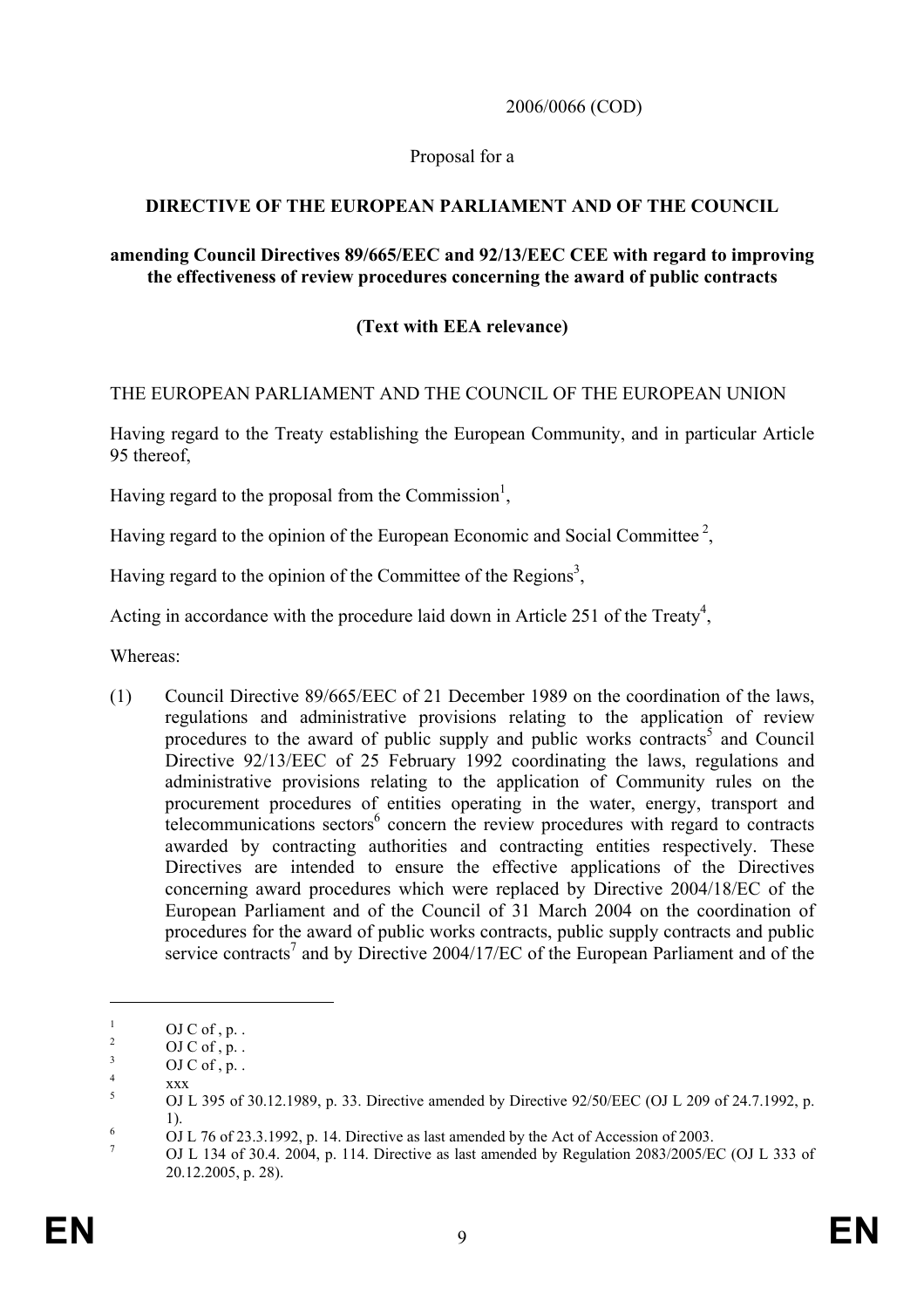Council of 31 March 2004 coordinating the procurement procedures of entities operating in the water, energy, transport and postal services sectors<sup>8</sup>.

- (2) Consultations of the interested parties and the case law of the Court of Justice of the European Communities have revealed a certain number of weaknesses in the review mechanisms in the Member States. Because of these weaknesses the mechanisms referred to by Directives 89/665/EEC and 92/13/EEC do not always make it possible to ensure compliance with Community provisions, especially at a time when infringements can still be corrected. Consequently, the economic operators do not yet have the guarantees of transparency and non-discrimination sought by these Directives. In these circumstances, the Community as a whole cannot fully benefit from the positive effects of the modernisation and simplification of the Directives on public procurement, which were achieved by Directives 2004/18/EC and 2004/17/EC. Directives 89/665/EEC and 92/13/EEC should thus be amended by adding the essential clarifications which will allow the results intended by Community lawmakers to be attained.
- (3) The weaknesses which were noted include in particular the absence of a period allowing an effective review between the decision to award a contract and the conclusion of the contract in question, which sometimes results in a race to sign the contract by the awarding authorities who are keen to make irreversible the consequences of the disputed award decision. In order to remedy this weakness which is a serious obstacle to effective judicial protection for the candidates or tenderers involved, it is necessary to allow a minimum standstill period to suspend for a reasonable time the conclusion of the contract in question, whether this occurs at the time of signing the contract or not.
- (4) In view of the need, recognised by all the interested parties, to reconcile speed of award procedures and effectiveness of national review procedures, it is necessary to combine, on the one hand, the requirement to observe a reasonable minimum standstill period adapted to schedule or time constraints and to the conditions of varying complexity in which some procedures are launched and, on the other hand, the requirement to transmit by the quickest available means of communication the essential information for anyone wanting to seek review. Such information includes in particular, in the form of a summary, the reasons as laid down in Directives 2004/17/EC and 2004/18/EC respectively.
- (5) Since the purpose of Directives 2004/17/EC and 2004/18/EC is to modernise and simplify the procedures for the award of public contracts, the requirement of a minimum standstill period should be restricted to circumstances in which economic operators other than the operator to whom the contract has been awarded can reasonably avail themselves of an infringement of the Community provisions which are applicable in the area of public procurement with regard to transparency and competitive tendering.
- (6) This type of minimum standstill period is not intended to apply either in cases of extreme urgency as defined by Directives 2004/17/EC and 2004/18/EC or to contracts explicitly excluded by these Directives.

 $\overline{a}$ 8

OJ L 134 of 30.4.2004, p. 1. Directive as last amended by Regulation 2083/2005/EC.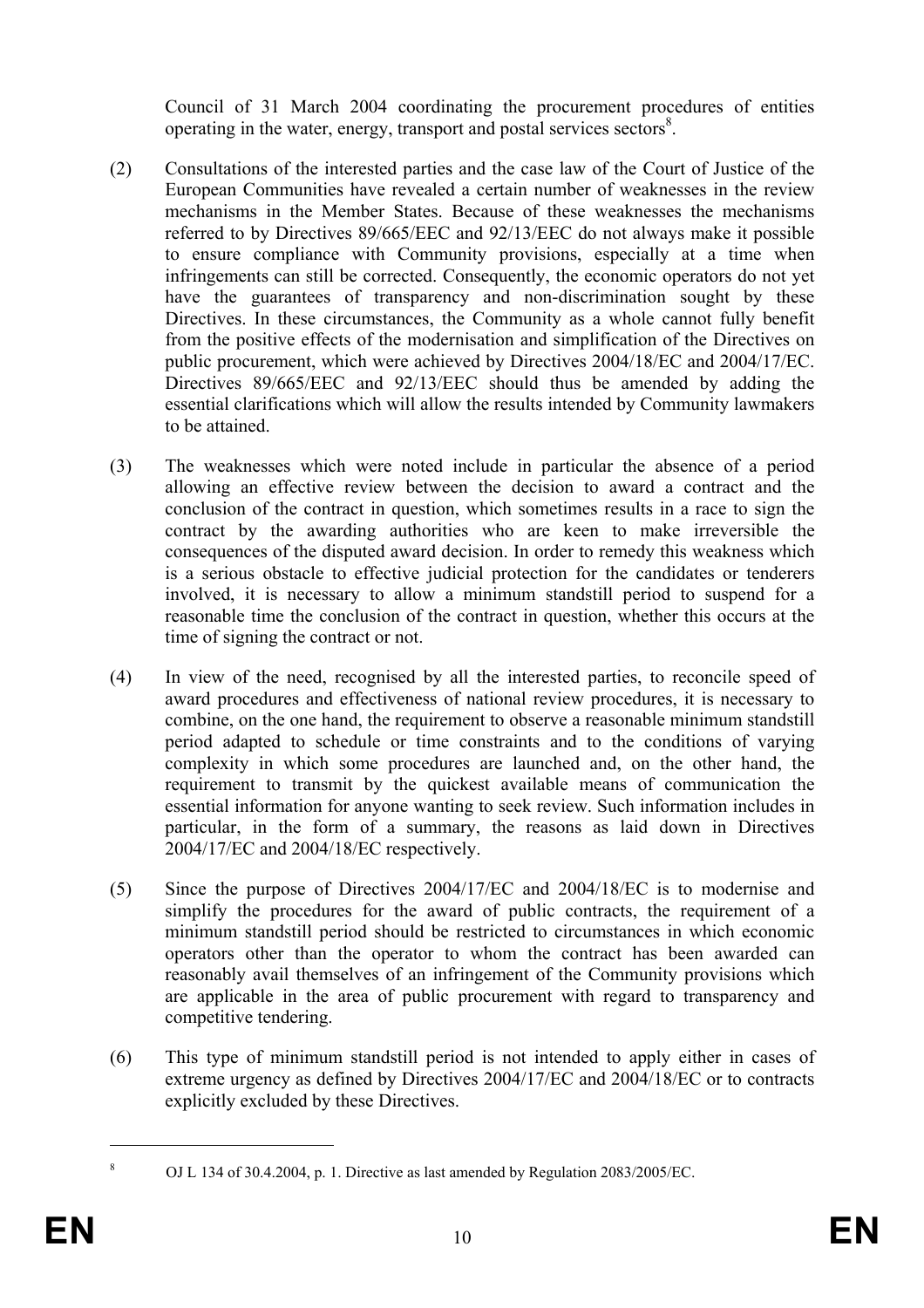- (7) However, in view of the acknowledged seriousness of any illegal direct award of a contract, and in order to ensure effective judicial protection to anyone concerned, a minimum standstill period should be applied in conjunction with a requirement of transparency for the direct award of any contract with no prior publication of a contract notice or no competitive tendering in accordance with the derogations indicated in Directives 2004/17/EC and 2004/18/EC and, in any case, on each occasion when an awarding authority awards directly a contract, the amount of which exceeds the thresholds fixed by the Directives, without prior publication or competitive tendering with a person legally distinct from it. The application of this standstill period, in conjunction with a requirement of transparency as indicated by the judgment of the Court of Justice in case  $C-26/03$ , Stadt Halle<sup>9</sup>, must make it possible to combat effectively contracts directly and illegally awarded, which is the most serious breach of Community law in the field of public procurement on the part of an awarding authority.
- (8) Since this Directive must fix the minimum standstill period considered essential for the exercise of effective review, it is necessary to ensure the coherence of the provisions concerned of Directives 89/665/EEC and 92/13/EEC, so that the effectiveness of the overall mechanism intended to allow a review before the conclusion of a contract is not prejudiced.
- (9) In particular, when a Member State requires that a person intending to use a review procedure must inform the awarding authority, it is necessary that no additional minimum period be imposed between the time when the information is sent to the awarding authority and the time when review is sought. Similarly, when a Member State requires that the person concerned has first of all sought review with the awarding authority, it is necessary that this person has a reasonable minimum period within which to refer to the competent review body before the conclusion of the contract, in the event of his wishing to challenge the reply or lack of reply from the awarding authority.
- (10) Seeking review shortly before the end of the standstill period must not have the effect of depriving the body responsible for review procedures of the minimum time needed to act, especially to extend the standstill period for the conclusion of the contract. It is thus necessary to have an independent minimum standstill period, initiated by the very fact of referral to the body responsible for review procedures and allowing, in any case, the latter a short but reasonable time to act.
- (11) For the same reasons of ensuring the effectiveness of the overall mechanism, it is necessary for the information in question to be transmitted and for the review concerned to be sought by the quickest means of communication likely to maintain the effectiveness of the minimum standstill period and able to provide evidence of such communications. There should thus be provision in this context for transmission by fax or electronic medium as means of communication combining these features and, moreover, involving simplicity of use and lower cost for all the parties concerned.
- (12) Similarly, there should be consistency between, on the one hand, the periods for appealing against awarding authorities' decisions terminating the participation of a

<sup>1</sup> 9

Reports of Cases 2005, p. I-1, point 39.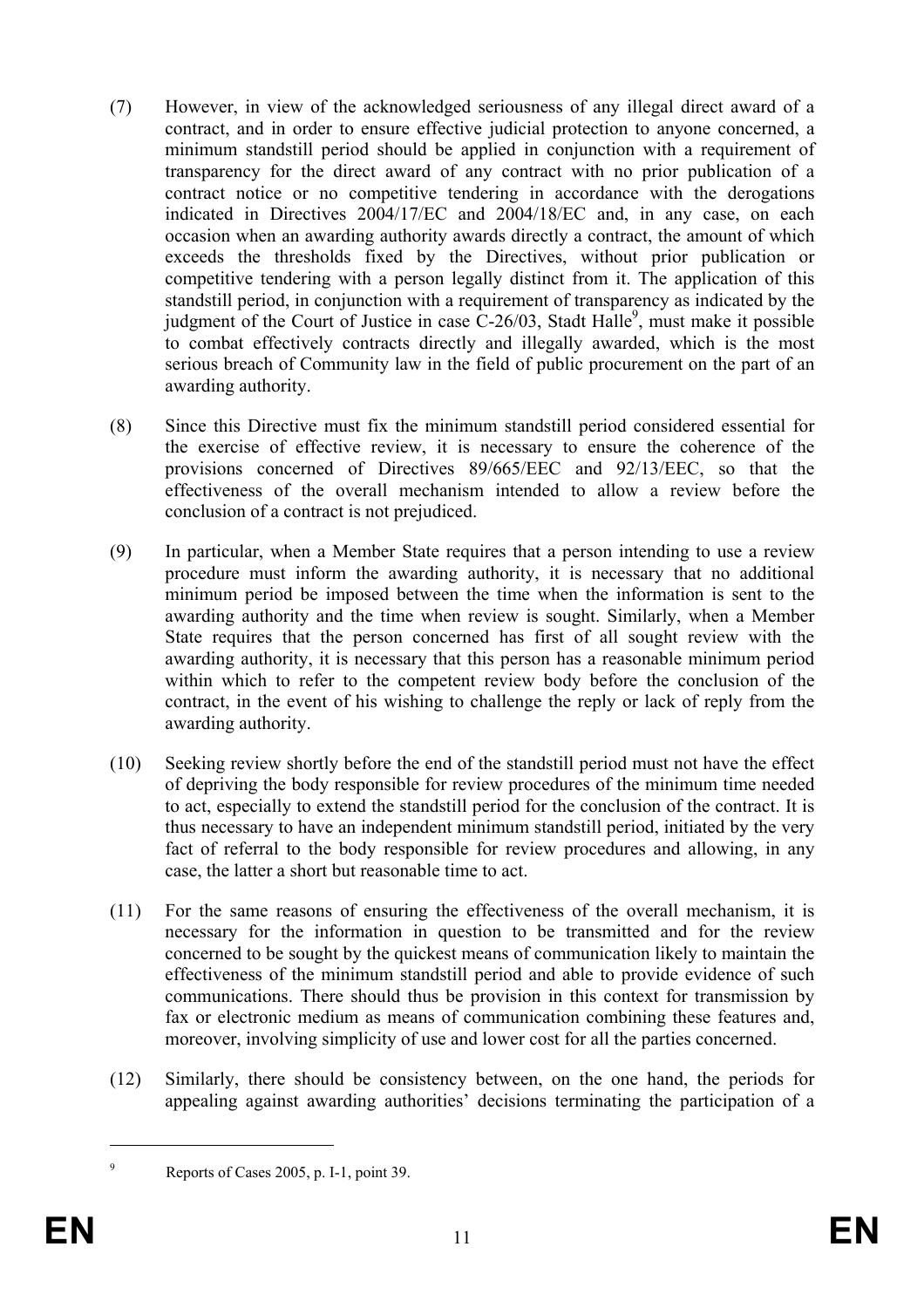tenderer or candidate in a procedure covered by Directives 2004/17/EC and 2004/18/EC and, on the other hand, the periods indicated above.

- (13) In order to observe effective review periods to combat the race to sign illegally awarded contracts and the illegal direct awards of contracts, which the Court of Justice has called the most serious breach of Community law in the field of public procurement on the part of an awarding authority, there should be provision for an effective, proportionate and deterrent sanction against any awarding authority which has failed to comply with the minimum standstill periods laid down by this Directive. In these circumstances, as there is provision in Directives 89/665/EEC and 92/13/EEC for the Member States to ensure that the illegal decisions by awarding authorities can be set aside by the bodies responsible for review procedures, the conclusion of any contract occurring in breach of these time limits should be considered invalid and the body responsible for review procedures should draw all the consequences on the illegal contract, such as those concerning the recovery of any sums which may have been paid by the awarding authority.
- (14) However, in order to ensure the respect of the proportionality of the sanctions applied, the Member States should give the body responsible for review procedures the possibility not to jeopardise the contract or to recognise some of its effects in time, when the exceptional circumstances in question demand the respect of certain overriding reasons based on a general interest of a non-economic nature. In addition, the need to ensure over time the legal certainty of the decisions taken by the awarding authorities requires the establishment of a reasonable minimum period of limitation on appeals seeking to establish the lack of validity of the conclusion of a contract and thus to draw the consequences.
- (15) Strengthening the effectiveness of national reviews thanks to this Directive should encourage those concerned to make greater use of the possibilities for review before the conclusion of a contract by way of interlocutory procedure. In these circumstances, the corrective mechanism should be refocused on the serious infringements of Community provisions on public procurement and it should be left to the Commission to fix for the Member State concerned a reasonable deadline for reply which takes better account of the circumstances in question.
- (16) The voluntary attestation system provided for by Directive 92/13/EC, whereby contracting entities have the possibility of having the conformity of their award procedures established through regular examinations has been virtually unused, and it cannot thus achieve its objective of preventing a significant number of infringements of Community law on public procurement. On the other hand, the requirement imposed on Member States by Directive 92/13/EEC to ensure the permanent availability of bodies accredited for this purpose can represent an administrative cost for maintenance which is no longer justified in the light of the lack of real demand by contracting entities. For these reasons, the attestation system should therefore be abolished.
- (17) Similarly, the conciliation mechanism provided for by Directive 92/13/EEC has not elicited real interest from economic operators, both because of the fact that it does not of itself make it possible to obtain provisional binding measures likely to prevent in time the illegal conclusion of a contract and also because of its character which is hardly compatible with the respect of the particularly short deadlines for appeals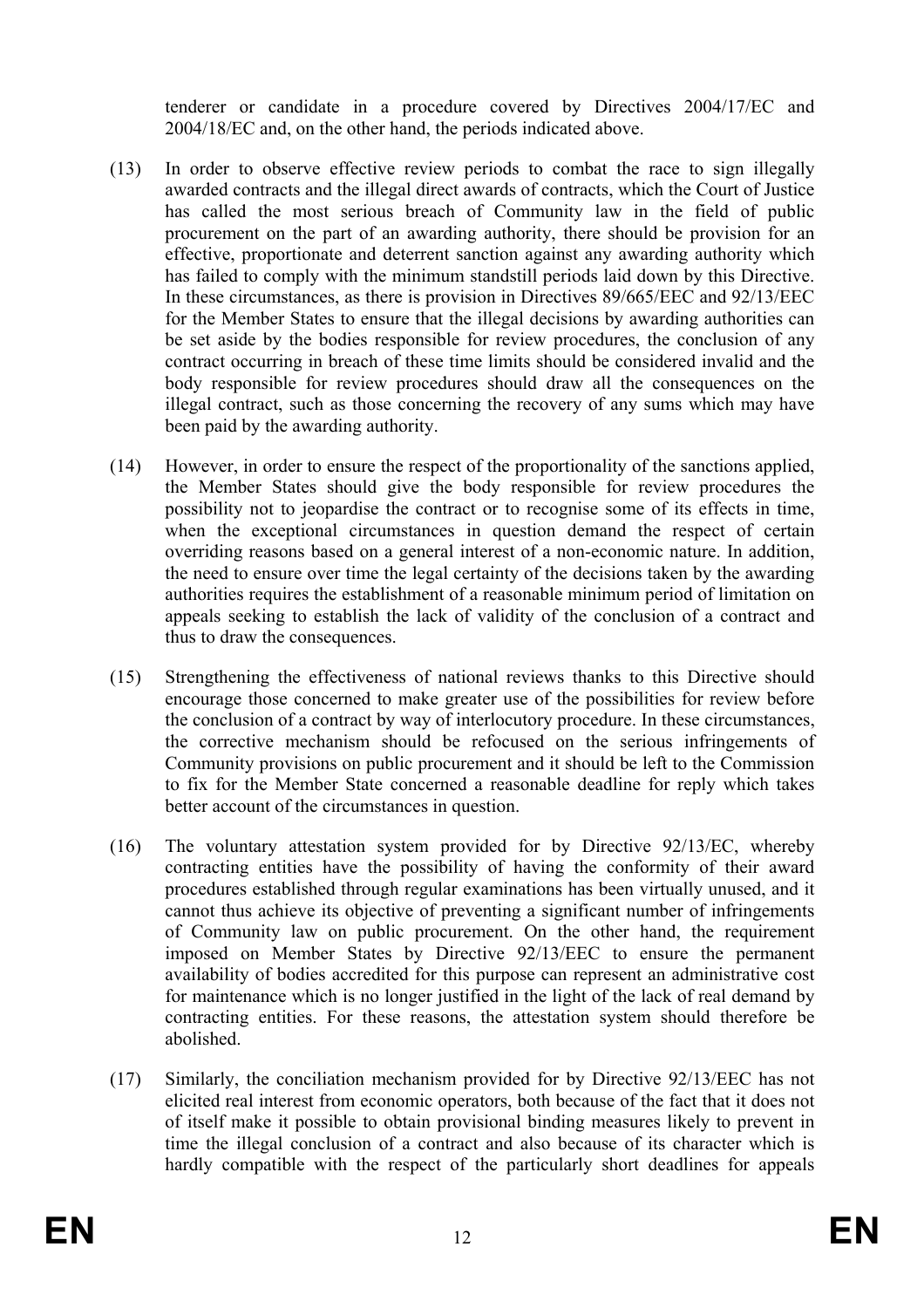aimed at provisional measures and setting aside decisions taken unlawfully. In addition, the potential effectiveness of the conciliation mechanism has been weakened further by the difficulties encountered in establishing a complete and sufficiently wide list of independent conciliators in each Member State, available at any time and capable of dealing with conciliation requests at very short notice. For these reasons, this conciliation mechanism should therefore be abolished.

- (18) The requirement should remain for the Member States to provide regularly proportionate information on the operation of national review procedures, by involving the Advisory Committee on Public Procurement in determining the extent and nature of such information. Indeed, only by making such information available will it be possible to assess correctly the effects of the changes introduced in connection with this Directive at the end of a significant period of implementation.
- (19) Since, for the reasons stated above, the objectives of this Directive cannot be sufficiently achieved by the Member States and can therefore be better achieved at Community level, the Community may take measures in accordance with the principle of subsidiarity as set out in Article 5 of the Treaty. In accordance with the principle of proportionality as set out in that Article, this Directive does not go beyond what is necessary to achieve those objectives, while respecting the principle of the procedural autonomy of the Member States.
- (20) This Directive respects fundamental rights and observes the principles recognised in particular by the Charter of Fundamental Rights of the European Union. In particular, this Directive seeks to ensure full respect for the right to effective remedy and to a fair trial, in accordance with the first and second subparagraphs of Article 47 of the Charter.

HAVE ADOPTED THIS DIRECTIVE:

### *Article 1*

Directive 89/665/EEC shall be amended as follows:

Article 1 shall be amended as follows:

a) Paragraph 1 shall be replaced by the following text:

"1. The Member States shall take the measures necessary to ensure that, as regards contract award procedures falling within the scope of Directive 2004/18/EC of the European Parliament and of the Council(\*), the decisions taken by contracting authorities may be reviewed effectively and, in particular, as rapidly as possible in accordance with the conditions set out in Articles 2 to 2f, on the grounds that such decisions have infringed Community law in the field of public procurement or national rules transposing that law.

(\*) OJ L 134 of 30.4.2004, p. 114"

b) Paragraph 3 shall be replaced by the following text: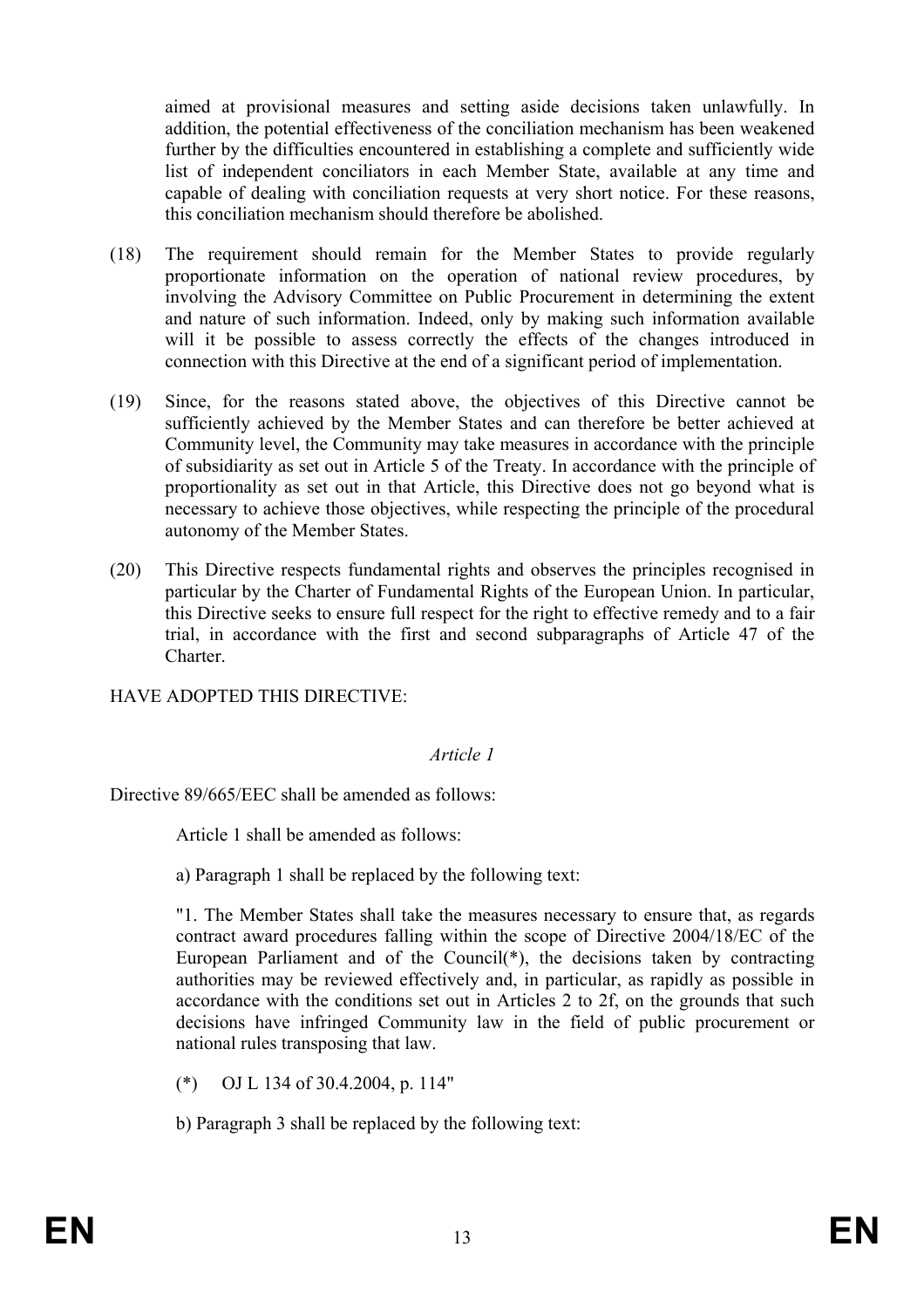"The Member States shall ensure that the review procedures are available, under detailed rules which the Member States may establish, at least to any person having or having had an interest in obtaining a particular public contract and who has been or risks being harmed by an alleged infringement."

c) The following paragraphs 4 and 5 shall be added:

"4. The Member States may require that the person wishing to use a review procedure must have notified the contracting authority by fax or electronic means of the alleged infringement and of his intention to seek review. In this case, the Member States shall ensure that no minimum deadline is imposed between the moment when the information is sent to the contracting authority and the moment when an application for review is lodged with the body responsible for review procedures.

Similarly, the Member States may require that the person concerned first seek review with the contracting authority. In this case, the Member States shall ensure that the submission of such an application for review by fax or electronic means results in immediate suspension of the possibility of proceeding to the conclusion of the contract.

The automatic suspension referred to in the second subparagraph shall end at the expiry of a deadline which may not be less than five working days from the day following the date on which the contracting authority has sent its reply by fax or electronic means.

5. In the event of an application for review relating to circumstances in which the submissions by fax or electronic means referred to in paragraph 4 did or did not occur, the body responsible for review procedures, independent of the contracting authority, shall in particular consider all reasonable and relevant evidence which is communicated to it by the authors of such submissions and which confirm that the submissions were sent and were received by the addressees."

Article 2 shall be amended as follows:

a) Paragraph 3 shall be replaced by the following text:

"3. Except where provided for in Article 1 (4) and Articles 2a to 2f, review procedures need not necessarily have automatic suspensive effects on the contract award procedures to which they relate."

b) The following paragraph 3a shall be inserted:

"3a When a body independent of the contracting authority has to review a contract award decision or a decision subsequent thereto, it shall inform the contracting authority without delay by fax or electronic means of the fact that it cannot proceed to the conclusion of the contract for a period determined by the Member State where the body is established and which cannot be less than five working days with effect from the day following the dispatch of the information concerned. After considering all the supporting documents of the review, and when it reaches the conclusion that the period of suspension referred to above should not be extended, the body may terminate at any time the requirement not to conclude the contract."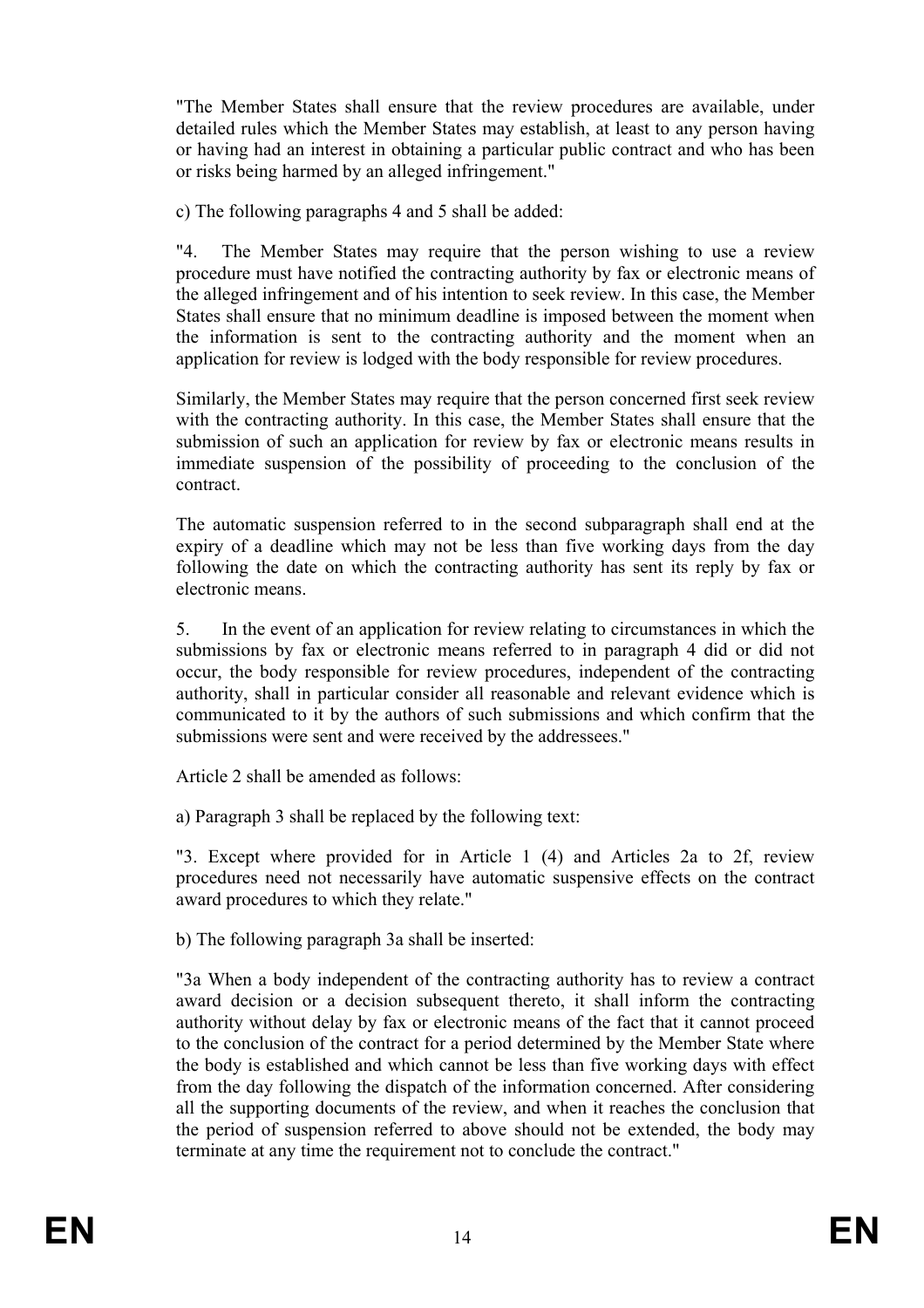c) Paragraph 4 shall be replaced by the following text:

"4. The Member States may make provision that, when the body responsible for review procedures considers whether provisional measures should be taken, it may take into account the probable consequences of such measures for all the interests likely to be harmed, including the public interest, and decide not to grant these measures when the negative consequences could exceed the benefits.

In making use of the option provided for in the first subparagraph, the Member States may not obstruct the application of Article 2f, when the contract concerned has been concluded in breach of Article 1 (4), Article 2 (3a), Articles 2a to 2d or Article 2e or in breach of an additional provisional measure taken by the body responsible for review procedures and intended to extend the suspension of conclusion.

The decision not to grant provisional measures shall not prejudice any other claim of the person seeking such measures."

d) Paragraph 6 shall be replaced by the following text:

"6. Except where provided for in Article 1 (4) and Articles 2a to 2f, the effects of the exercise of the powers referred to in paragraph 1 on a contract concluded subsequent to its award shall be determined by national law.

In addition, except where a decision must be set aside prior to an award of damages, a Member State may make provision that, after the contract has been concluded in accordance with Article 1 (4), Article 2 (3), Articles 2a to 2e or Article 2f, the powers of the body responsible for review procedures shall be limited to granting damages to any person harmed by an infringement."

e) In the first subparagraph of paragraph 8, the expression "court or tribunal within the meaning of Article 177 of the Treaty" shall be replaced by the expression "court or tribunal within the meaning of Article 234 of the Treaty".

The following Articles 2a to 2f shall be inserted:

### *Article 2a*

1. The Member States shall ensure that the persons referred to in Article 1 (3) have enough time for effective review of the decisions taken by the contracting authorities, by adopting the necessary provisions which respect the minimum conditions stated in paragraphs 2, 3 and 4 of this Article and Articles 2b, 2c and 2d.

2. The contract may not be concluded following the decision to award a public contract falling within the scope of Directive 2004/18/EC before the expiry of a period of at least ten calendar days with effect from the day after the date on which the contract award decision is communicated to the tenderers concerned by fax or electronic means. The communication of the award decision to each tenderer concerned shall be accompanied by a summary of the relevant reasons referred to in Article 41 (2) of Directive 2004/18/EC.

3. By way of derogation from paragraph 2, in the cases of urgency referred to in Article 38 (8) of Directive 2004/18/EC, the Member States may make provision that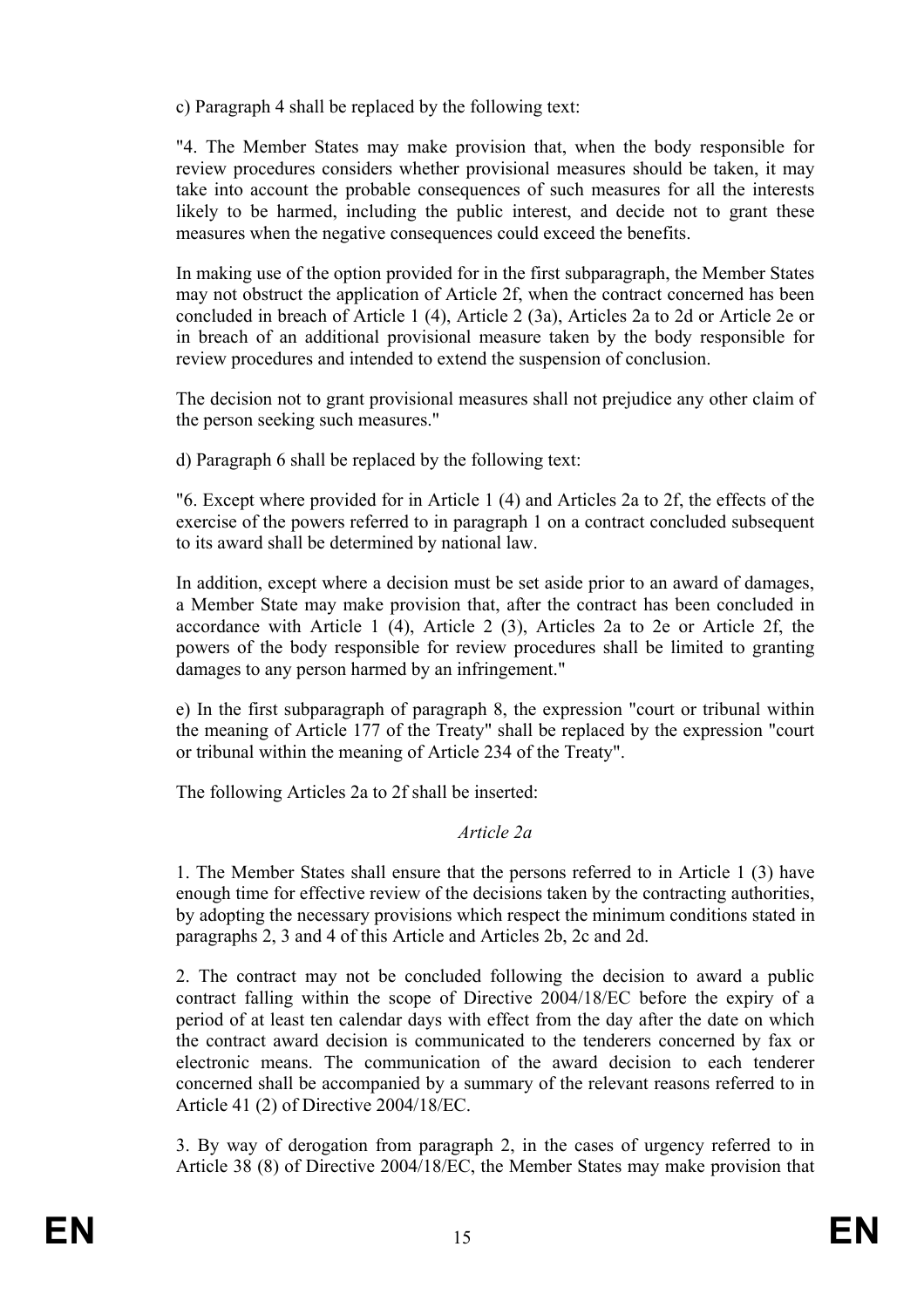a contract may not be concluded following the decision to award a public contract before the expiry of a period of at least seven calendar days from the day after the date on which the contract award decision is communicated to the tenderers concerned by fax or electronic means. This period shall be automatically extended by three calendar days when a person referred to in Article 1 (3) notifies, within this period, the contracting authority concerned by fax or electronic means of his intention to seek review. The communication of the award decision to each tenderer concerned shall be accompanied by a summary of the relevant reasons referred to in Article 41 (2) of Directive 2004/18/EC.

The Member States may apply the first subparagraph in the case of contracts based on a framework agreement or contracts awarded as part of dynamic purchasing systems within the meaning of Articles 1 (5) and 1 (6) respectively of Directive 2004/18/EC.

4. The periods referred to in paragraph 2 and 3 shall not apply in cases of extreme urgency within the meaning of Article 31 (1) (c) of Directive 2004/18/EC.

#### *Article 2b*

The Member States may provide that the periods referred to in Article 2a (2) and (3) do not apply in the following cases:

a) in the case of contracts based on a framework agreement concluded with a single economic operator within the meaning of Article 32 (3) of Directive 2004/18/EC;

b) in the case of contracts based on a framework agreement concluded with several economic operators and when such contracts have been awarded by applying the terms set out in the framework agreement, without resorting again to competition, within the meaning of the first indent of the second subparagraph of Article 32 (4) of Directive 2004/18/EC;

c) in the case of contracts awarded in connection with an open procedure within the meaning of Article 1 (11) (a) of Directive 2004/18/EC and when the contracting authority has received only the bid of the tenderer who obtains the contract;

d) in the case of contracts awarded in connection with a restricted procedure within the meaning of Article 1 (11) (b) of Directive 2004/18/EC and when, apart from the economic operator to whom the contract is awarded, all the economic operators invited to submit a bid have already been the subject of a decision by the contracting authority subject to review and which terminates their participation in the procedure for reasons other than the contract award criteria;

e) in the case of contracts awarded in connection with a negotiated procedure within the meaning of Article 1 (11) (d) of Directive 2004/18/EC and when, apart from the economic operator to whom the contract is awarded, all the economic operators who have expressed interest have already been the subject of a decision by the contracting authority subject to review and which terminates their participation in the procedure for reasons other than the contract award criteria.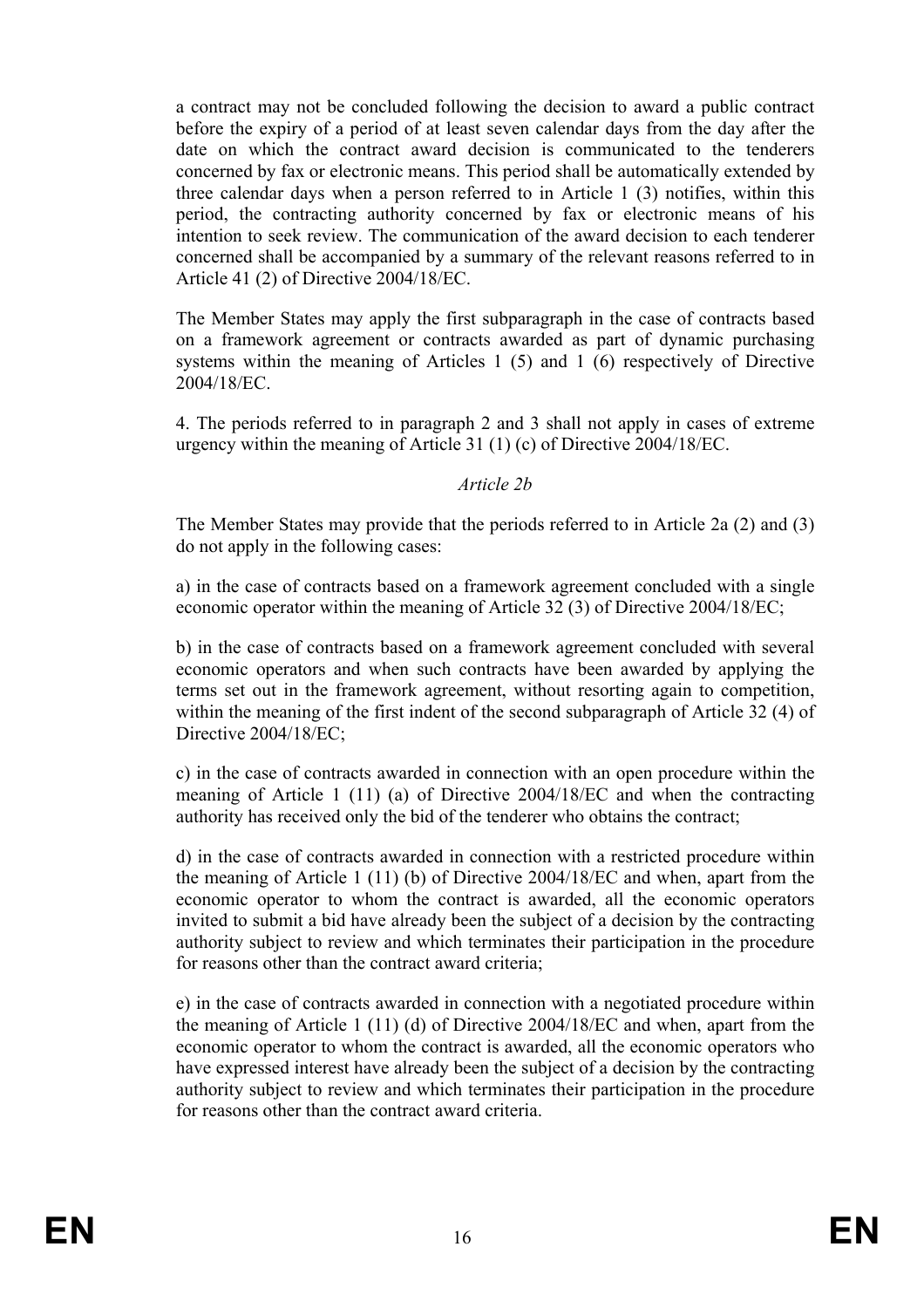#### *Article 2c*

1. When the Member States provide that any application for a review of a contracting authority's decision taken in connection or in relation with a contract award procedure falling within the scope of Directive 2004/18/EC must be made before the expiry of a specified period, this period may not be less than ten calendar days with effect from the day following the date on which the contracting authority's decision is communicated by fax or electronic means to the tenderer or candidate concerned. The communication of the contracting authority's decision to each tenderer or candidate concerned shall be accompanied by a summary of the relevant reasons referred to in Article 41 (2) of Directive 2004/18/EC.

2. The Member States which make use of the options provided for in Article 2a (3) may provide that the request for review referred to in paragraph 1 must be made within a period which may not be less than seven calendar days with effect from the day following the date on which the contracting authority's decision is communicated by fax or electronic means to the tenderer or candidate concerned.

This period shall be automatically extended by three calendar days when a person referred to in Article 1 (3) notifies, within this period, the contracting authority concerned by fax or electronic means of his intention to seek review.

The communication of the contracting authority's decision to each tenderer concerned shall be accompanied by a summary of the relevant reasons referred to in Article 41 (2) of Directive 2004/18/EC.

#### *Article 2d*

In the event of an application for review relating to circumstances in which the communication by fax or electronic means referred to in Articles 2a and 2c did or did not occur, the review body shall in particular consider all reasonable and relevant evidence which is communicated to it by the contracting authority concerning dispatch by the latter and receipt by the tenderer or candidate concerned.

### *Article 2e*

1. The Member States shall ensure the effectiveness of the interlocutory procedures and the procedures for setting aside decisions referred to in Articles 1 and 2 (1) (a) and (b) in the case of illegal direct awards of contracts, in the conditions stated in paragraphs 2, 3 and 4 of this Article.

2. When a contracting authority considers that it is permitted, in the light of the applicable Community law, not to initiate a formal procedure consisting of prior publication and competitive tendering for the award of a public contract, the amount of which exceeds the corresponding threshold of Directive 2004/18/EC, the contracting authority shall, prior to the conclusion of the contract in question, take the following two measures:

a) adopt an award decision which has no contractual effect and can be subject of review within the meaning of Articles 1 and 2;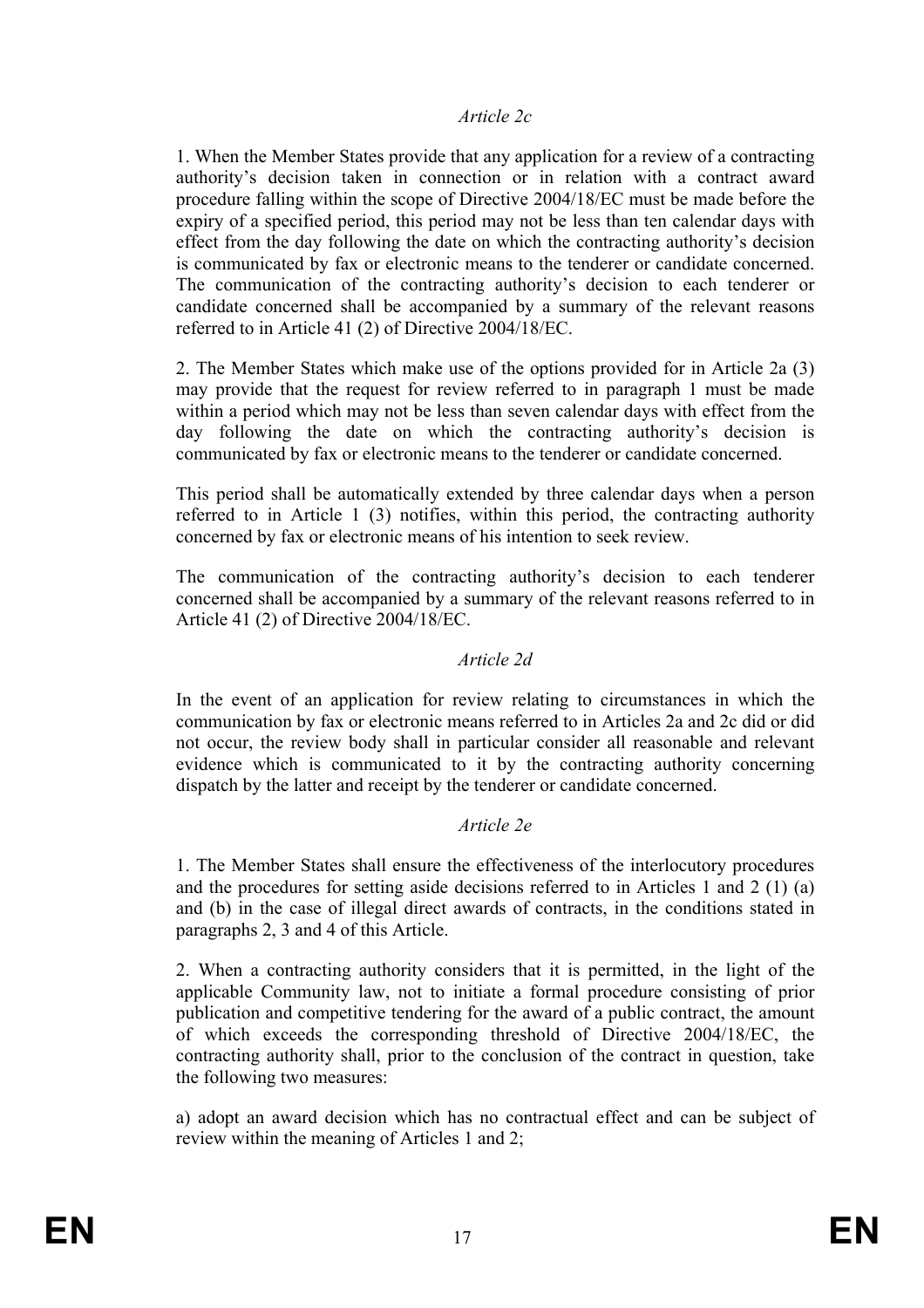b) publish a notice ensuring a sufficient degree of publicity and containing at least the information mentioned in the Annex to this Directive.

The publication of a notice in accordance with Articles 35 (4) and 36 of Directive 2004/18/EC shall fulfil the conditions stated in subparagraph (b) of this paragraph.

3. A contract may be concluded following the contract award decision referred to in paragraph 2 only after the expiry of a period of at least ten calendar days with effect from the day following the date on which the notice mentioned in paragraph 2 (b) has begun to receive the required publicity.

4. Paragraphs 2 and 3 shall not apply, either in cases of extreme urgency within the meaning of Article 31 (1) (c) of Directive 2004/18/EC or to contracts explicitly excluded in accordance with Articles 12 to 18 thereof.

*Article 2f* 

1. The Member States shall ensure compliance with, on the one hand, the periods provided for in Articles 1 (4) and 2a (2) and (3) and, on the other hand, Article 2e, in the conditions stated in paragraphs 2, 3 and 4 of this Article.

2. The conclusion of a contract in infringement of the provisions referred to in paragraph 1 shall be considered invalid.

3. By way of derogation from paragraph 2, the Member States may provide that a contract which has been concluded in infringement of the provisions referred to in paragraph 1 nevertheless has certain effects between the parties concerned or with regard to third parties, on account of the end of a limitation period which cannot be less than six months with effect from the effective date of conclusion.

The derogation provided for in the first subparagraph may also be applied when, in connection with a review seeking to have established and to draw the consequences of a conclusion in infringement of paragraph 1, a review body independent of the contracting authority finds that certain overriding reasons based on a general interest of a non-economic nature require in the case in point that some effects of the contract should not be challenged.

4. The Member States shall provide for a system of sanctions intended not to leave unpunished the conclusion of a contract in infringement of the provisions referred to in paragraph 1, when the circumstance referred to in paragraph 3 occur or when extreme urgency within the meaning of Article 31 (1) (c) of Directive 2004/18/EC has been invoked by a contracting authority whereas all the conditions provided for by this provision were not met.

The Member States shall notify the Commission of these provisions by […] (*18 months after the date of publication of this Directive in the Official Journal of the European Union*) at the latest, and of any subsequent amendment as rapidly as possible.

Article 3 shall be amended as follows:

a) paragraphs 1 and 2 shall be replaced by the following text: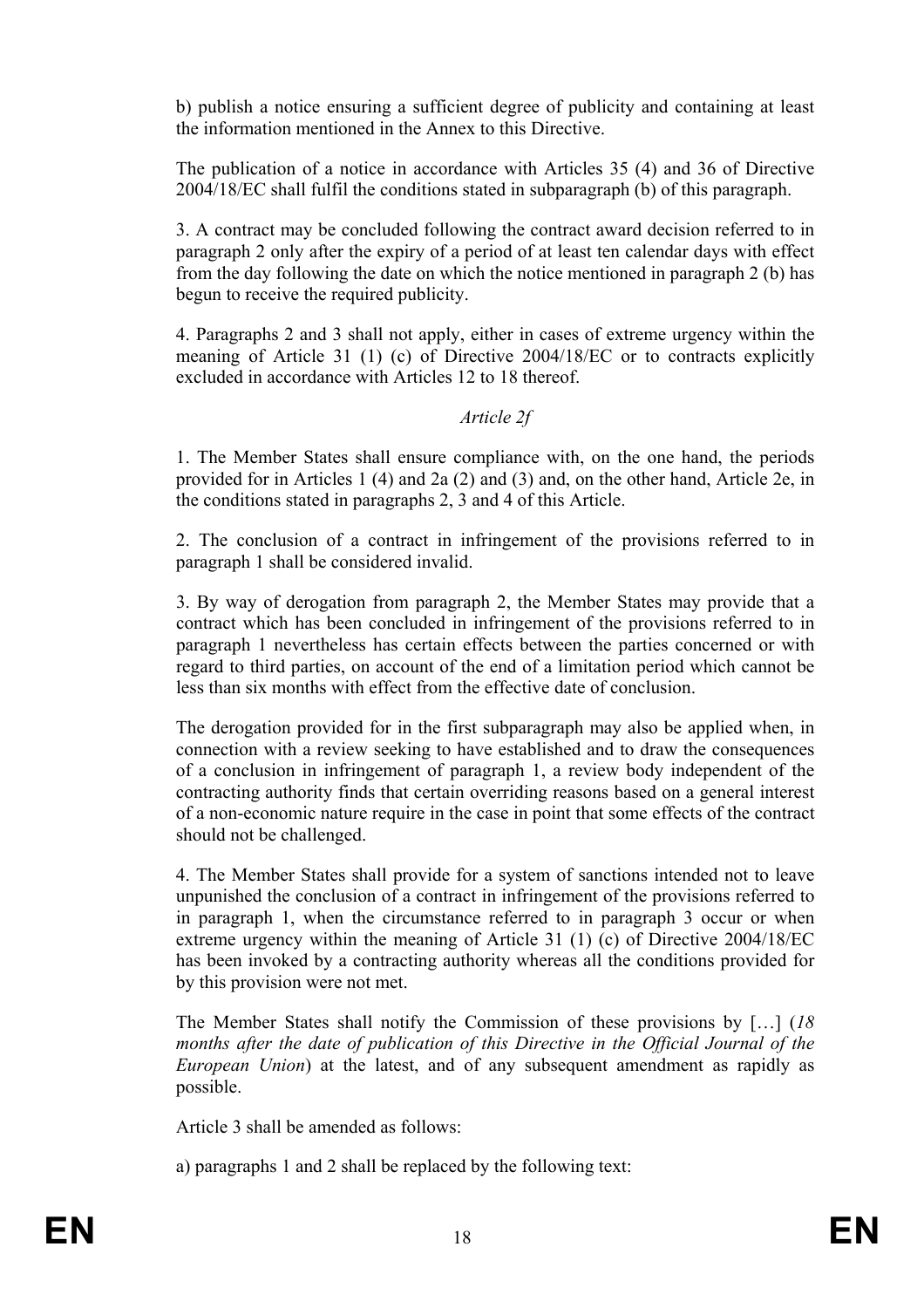"1. The Commission may invoke the procedure provided for in paragraphs 2 to 5 when, prior to a contract being concluded, it considers that a serious infringement of Community provisions in the field of public procurement has been committed during a contract award procedure falling within the scope of Directive 2004/18/EC.

2. The Commission shall notify the Member State and the contracting authority concerned of the reasons as to why it considers that a serious infringement has been committed and request its correction. It shall allow the Member State concerned a reasonable deadline for reply in view of the circumstances of the case in point".

b) In paragraph 3, the opening sentence shall be replaced by the following text:

"By the deadline referred to in paragraph 2, the Member State concerned shall communicate to the Commission:"

Article 4 shall be replaced by the following text:

"Article 4

1. The Member States shall communicate to the Commission each year information on the operation of the national review procedures which have occurred during the previous calendar years. The Commission shall determine, in consultation with the Advisory Committee on Public Procurement, the scope and nature of such information.

2. Before the expiry of a period of six years from (*18 months after the date of publication of this Directive in the Official Journal of the European Union*), the Commission, in consultation with the Advisory Committee on Public Procurement, shall review the manner in which the provisions of this Directive have been implemented and make any proposals which may be considered necessary.

The Annex appearing in Annex I to this Directive shall be added.

### *Article 2*

Directive 92/13/EEC shall be amended as follows:

1) Article 1 shall be amended as follows:

a) Paragraph 1 shall be replaced by the following text:

"1. The Member States shall take the measures necessary to ensure that the decisions taken by contracting entities may be reviewed effectively and, in particular, as rapidly as possible in accordance with the conditions set out in Articles 2 to 2f, on the grounds that such decisions have infringed Community law with regard to contract award procedures or national rules transposing such law concerning contract award procedures falling within the scope of Directive 2004/17/EC of the European Parliament and of the Council(\*).

(\*) OJ L 134 of 30.4.2004, p. 1."

b) Paragraph 3 shall be replaced by the following text: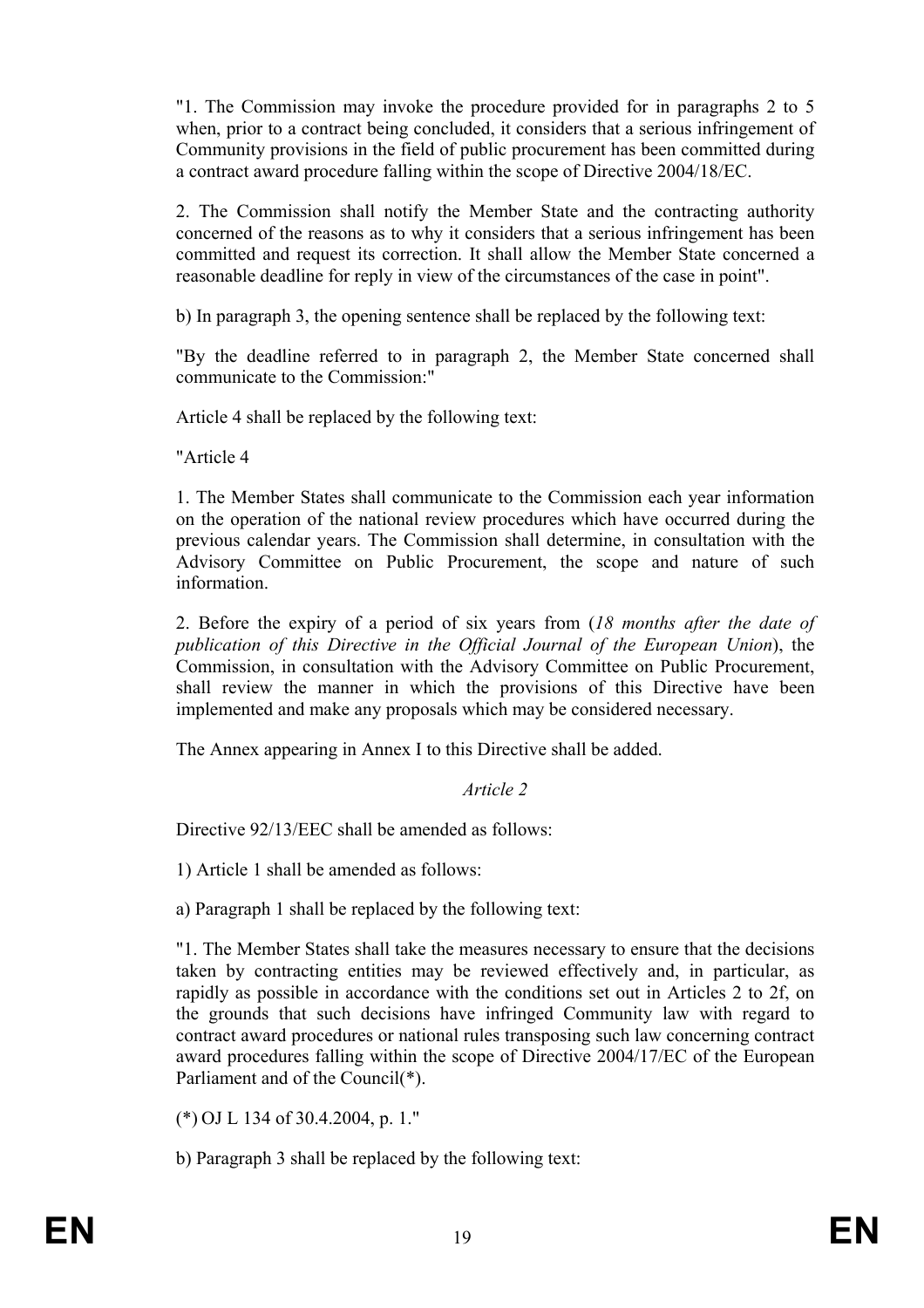"3. The Member States shall ensure that the review procedures are available, under detailed rules which the Member States may establish, at least to any person having or having had an interest in obtaining a particular public contract and who has been or risks being harmed by an alleged infringement."

c) The following paragraphs 4 and 5 shall be added:

"4. The Member States may require that the person wishing to use a review procedure must have notified the contracting entity by fax or electronic means of the alleged infringement and of his intention to seek review. In this case, the Member States shall ensure that no minimum deadline is imposed between the moment when the information is sent to the contracting entity and the moment when an application for review is lodged with the body responsible for review procedures.

Similarly, the Member States may require that the person concerned first seek review with the contracting authority. In this case, the Member States shall ensure that the submission of such an application for review by fax or electronic medium results in immediate suspension of the possibility of proceeding to the conclusion of the contract.

The automatic suspension referred to in the second subparagraph shall end at the expiry of a period which may not be less than five working days from the day following the date on which the contracting entity has sent its reply by fax or electronic means.

5. In the event of an application for review relating to circumstances in which the submissions by fax or electronic means referred to in paragraph 4 did or did not occur, the body responsible for review procedures, independent of the contracting entity, shall in particular consider all reasonable and relevant evidence which is communicated to it by the authors of such submissions and which confirm that the submissions were sent and were received by the addressees."

Article 2 shall be amended as follows:

a) Paragraph 3 shall be replaced by the following text:

"3. Except where provided for in Article 1 (4) and Articles 2a to 2f, review procedures need not necessarily have automatic suspensive effects on the contract award procedures to which they relate.»

b) The following paragraph 3a shall be inserted:

"3a When a body independent of the contracting entity has to review a contract award decision or a decision subsequent thereto, it shall inform the contracting entity without delay by fax or electronic means of the fact that it cannot proceed to the conclusion of the contract for a period determined by the Member State where the body is established and which cannot be less than five working days with effect from the day following the dispatch of the information concerned. After considering all the supporting documents of the review, and when it reaches the conclusion that the period of suspension referred to above should not be extended, the body may terminate at any time the requirement not to conclude the contract.".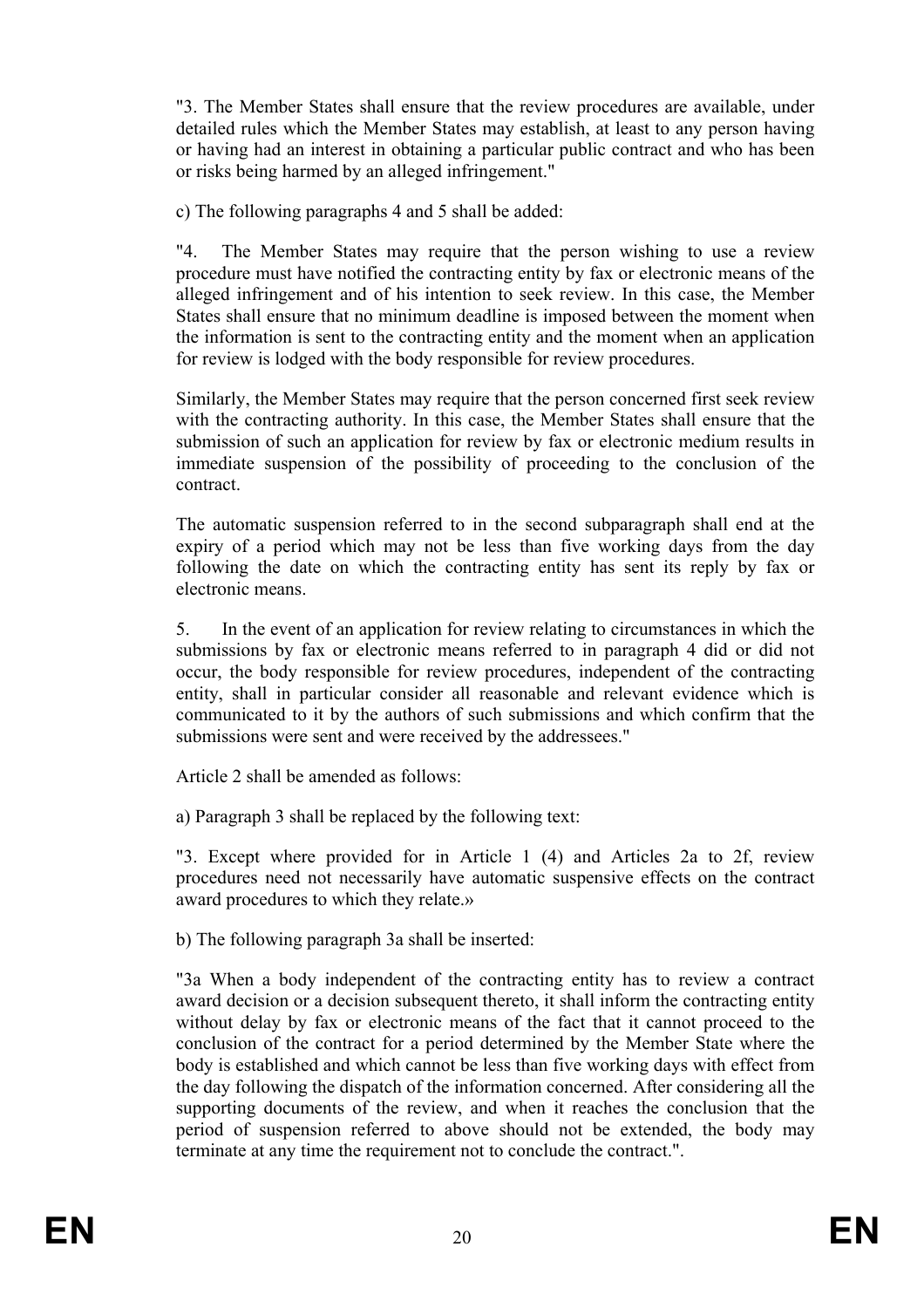c) Paragraph 4 shall be replaced by the following text:

"4. The Member States may make provision that, when the body responsible for review procedures considers whether provisional measures should be taken, it may take into account the probable consequences of such measures for all the interests likely to be harmed, including the public interest, and decide not to grant these measures when the negative consequences could exceed the benefits.

In making use of the option provided for in the first subparagraph, the Member States may not obstruct the application of Article 2f, when the contract concerned has been concluded in breach of Article 1 (4), Article 2 (3a), Articles 2a to 2d or Article 2e or in breach of an additional provisional measure taken by the body responsible for review procedures and intended to extend the suspension of conclusion.

The decision not to grant provisional measures shall not prejudice any other claim of the person seeking such measures."

d) Paragraph 6 shall be replaced by the following text:

"6. Except where provided for in Article 1 (4) and Articles 2a to 2f, the effects of the exercise of the powers referred to in paragraph 1 on a contract concluded subsequent to its award shall be determined by national law.

In addition, except where a decision must be set aside prior to an award of damages, a Member State may make provision that, after the contract has been concluded in accordance with Article 1 (4), Article 2 (3), Articles 2a to 2e or Article 2f, the powers of the body responsible for review procedures shall be limited to granting damages to any person harmed by an infringement."

e) In the first subparagraph of paragraph 9, the expression "court or tribunal within the meaning of Article 177 of the Treaty" shall be replaced by the expression "court or tribunal within the meaning of Article 234 of the Treaty".

The following Articles 2a to 2f shall be inserted:

### *"Article 2a*

1. The Member States shall ensure that the persons referred to in Article 1 (3) have enough time for effective review of the decisions taken by the contracting entities, by adopting the necessary provisions which respect the minimum conditions stated in paragraphs 2, 3 and 4 of this Article and Articles 2b, 2c and 2d.

2. The contract may not be concluded following the decision to award a public contract falling within the scope of Directive 2004/17/EC before the expiry of a period of at least calendar ten days with effect from the day after the date on which the contract award decision was communicated to the tenderers concerned by fax or electronic means. The communication of the award decision to each tenderer concerned shall be accompanied by a summary of the relevant reasons referred to in Article 49 (2) of Directive 2004/17/EC.

3. By way of derogation from paragraph 2, in the cases where the shortest reduced time limits referred to in Article 45 (8) of Directive 2004/17/EC are applied, the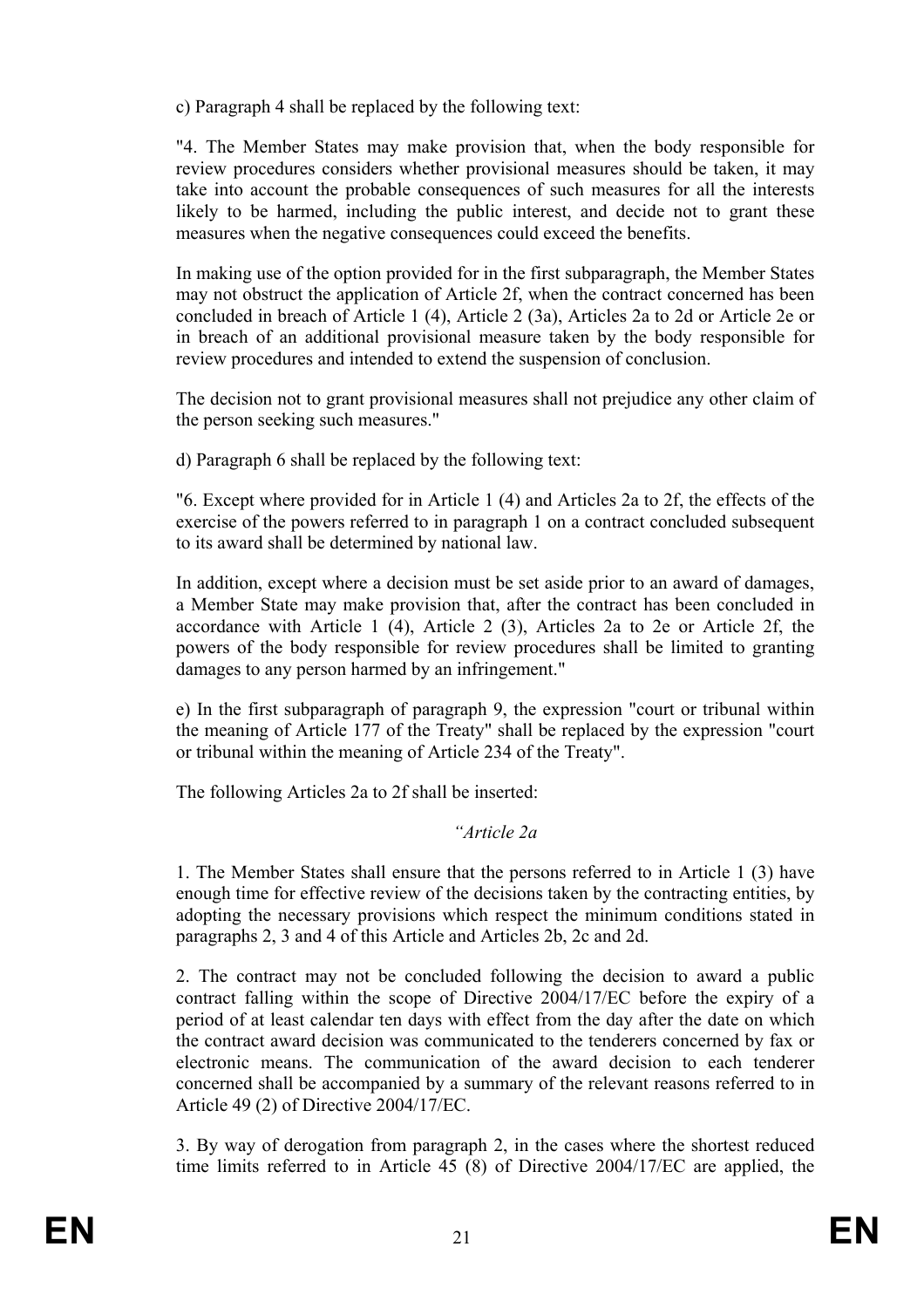Member States may make provision that a contract may not be concluded following the decision to award a public contract before the expiry of a period of at least seven calendar days from the day after the date on which the contract award decision was communicated to the tenderers concerned by fax or electronic medium. This period shall be automatically extended by three calendar days when a person referred to in Article 1 (3) notifies, within this period, the contracting entity concerned by fax or electronic means of his intention to seek review. The communication of the award decision to each tenderer concerned shall be accompanied by a summary of the relevant reasons referred to in Article 49 (2) of Directive 2004/17/EC.

The Member States may apply the first subparagraph in the case of contracts based on a framework agreement within the meaning of Article 14 (2) and (3) of Directive 2004/17/EC or contracts awarded as part of dynamic purchasing systems within the meaning of Article 15 thereof.

4. The periods referred to in paragraph 2 and 3 shall not apply in cases of extreme urgency within the meaning of Article 40 (3) (d) of Directive 2004/17/EC.

#### *Article 2b*

1. The Member States may provide that the periods referred to in Article 2a (2) (3) or (4) do not apply in the following cases:

a) in the case of contracts based on a framework agreement concluded with a single economic operator in accordance with Articles 14 (2) and 40 (3) (i) of Directive 2004/17/EC;

b) in the case of contracts awarded in connection with an open procedure within the meaning of Article 1 (9) (a) of Directive 2004/17/EC and when the contracting entity has received only the bid of the tenderer who obtains the contract;

c) in the case of contracts awarded in connection with a restricted procedure within the meaning of Article 1 (9) (b) of Directive 2004/17/EC and when, apart from the economic operator to whom the contract is awarded, all the economic operators invited to submit a bid have already been the subject of a decision by the contracting entity subject to review and which terminates their participation in the procedure for reasons other than the contract award criteria;

d) in the case of contracts awarded in connection with a negotiated procedure within the meaning of Article 1 (9) (c) of Directive 2004/17/EC and when, apart from the economic operator to whom the contract is awarded, all the economic operators who have expressed interest have already been the subject of a decision by the contracting entity subject to review and which terminates their participation in the procedure for reasons other than the contract award criteria.

### *Article 2c*

1. When the Member States provide that any request for a review of a contracting entity's decision taken in connection or in relation with a contract award procedure falling within the scope of Directive 2004/17/EC must be made before the expiry of a specified period, this period may not be less than ten calendar days with effect from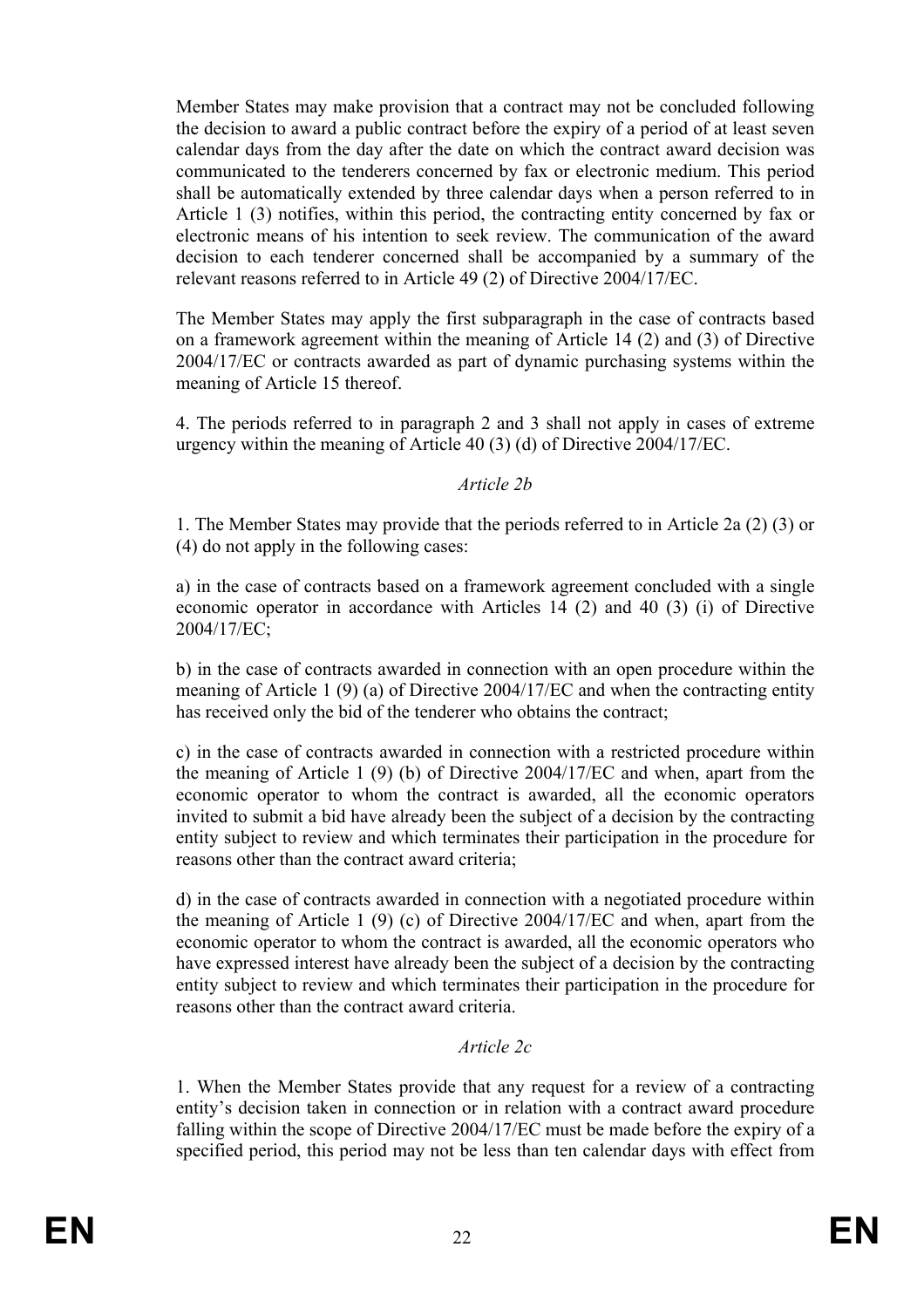the day following the date on which the contracting entity's decision is communicated by fax or electronic means to the tenderer or candidate concerned. The communication of the contracting entity's decision to each tenderer or candidate concerned shall be accompanied by a summary of the relevant reasons referred to in Article 49 (2) of Directive 2004/17/EC.

2. The Member States which make use of the options provided for in Article 2a (3) may provide that the request for review referred to in paragraph 1 must be made within a period which may not be less than seven calendar days with effect from the day following the date on which the contracting entity's decision is communicated by fax or electronic means to the tenderer or candidate concerned.

This period shall be automatically extended by three calendar days when a person referred to in Article 1 (3) notifies, within this period, the contracting entity concerned by fax or electronic means of his intention to seek review.

The communication of the contracting entity's decision to each tenderer concerned shall be accompanied by a summary of the relevant reasons referred to in Article 49 (2) of Directive 2004/17/EC.

#### *Article 2d*

In the event of an application for review relating to circumstances in which the communication by fax or electronic means referred to in Articles 2a and 2c did or did not occur, the review body shall in particular consider all reasonable and relevant evidence which is communicated to it by the contracting entity concerning dispatch by the latter and its receipt by the tenderer or candidate concerned.

#### *Article 2e*

1. The Member States shall ensure the effectiveness of the interlocutory procedures and the procedures for setting aside decisions referred to in Articles 1 and 2 (1) (a) (b) and (c) in the case of illegal direct awards of contracts , in the conditions stated in paragraphs 2, 3 and 4 of this Article.

2. When a contracting entity considers that it is permitted, in the light of the applicable Community law, not to initiate a formal procedure consisting of prior publication and competitive tendering measures for the award of a public contract, the amount of which exceeds the corresponding threshold of Directive 2004/17/EC, the contracting authority shall, prior to the conclusion of the contract in question, take the following two measures:

a) adopt an award decision which has no contractual effect and can be the subject of review within the meaning of Articles 1 and 2;

b) publish a notice ensuring a sufficient degree of publicity and containing at least the information mentioned in the Annex to this Directive.

The publication of a notice in accordance with Articles 43 and 44 of Directive 2004/17/EC shall fulfil the conditions stated in subparagraph (b) of this paragraph.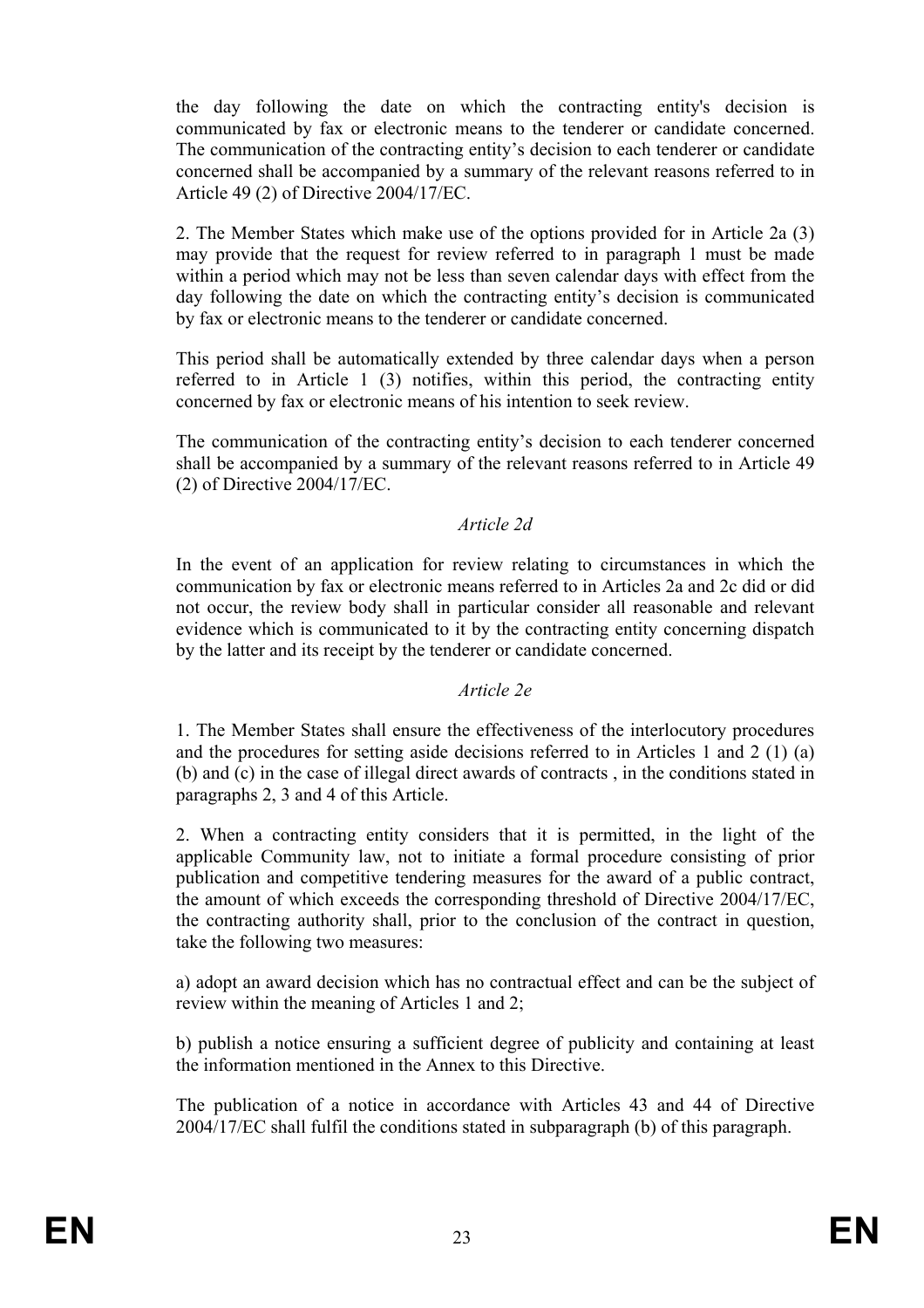3. A contract may be concluded following the contract award decision only after the expiry of a period of at least ten calendar days with effect from the day following the date on which the notice mentioned in paragraph 2 (b) has begun to receive the required publicity.

4. Paragraphs 2 and 3 shall not apply, either in cases of extreme urgency within the meaning of Article 40 (3) (d) of Directive 2004/17/EC or to contracts explicitly excluded in accordance with Articles 19 to 26 thereof.

#### *Article 2f*

1. The Member States shall ensure compliance with, on the one hand, the periods provided for in Articles 1 (4) and 2a (2) and (3) and, on the other hand, Article 2e, in the conditions stated in paragraphs 2, 3 and 4 of this Article.

2. The conclusion of a contract in infringement of the provisions referred to in paragraph 1 shall be considered invalid.

3. By way of derogation from paragraph 2, the Member States may provide that a contract which has been concluded in infringement of the provisions referred to in paragraph 1 nevertheless has certain effects between the parties concerned or with regard to third parties, because of the end of a limitation period which cannot be less than six months with effect from the effective date of conclusion.

The derogation provided for in the first subparagraph may also be applied when, in connection with a review seeking to have established and to draw the consequences of a conclusion in infringement of paragraph 1, a review body independent of the contracting entity finds that certain overriding reasons based on a general interest of a non-economic nature require in the case in point that some effects of the contract should not be challenged.

4. The Member States shall provide for a system of sanctions intended not to leave unpunished the conclusion of a contract in infringement of paragraph 1, when the circumstances referred to in paragraph 3 occur or when extreme urgency within the meaning of Article 40 (3) (d) of Directive 2004/17/EC has been invoked by a contracting authority whereas all the conditions provided for by this provision were not met.

The Member States shall notify the Commission of these provisions by […] (*18 months after the date of publication of this Directive in the Official Journal of the European Union*) at the latest, and of any subsequent amendment as rapidly as possible."

4) Articles 3 to 7 shall be deleted.

5) Article 8 shall be amended as follows:

a) Paragraphs 1 and 2 shall be replaced by the following text:

"1. The Commission may invoke the procedures provided for in paragraphs 2 to 5 if it considers that a serious infringement of Community provisions in the field of public procurement has been committed during a contract award procedure falling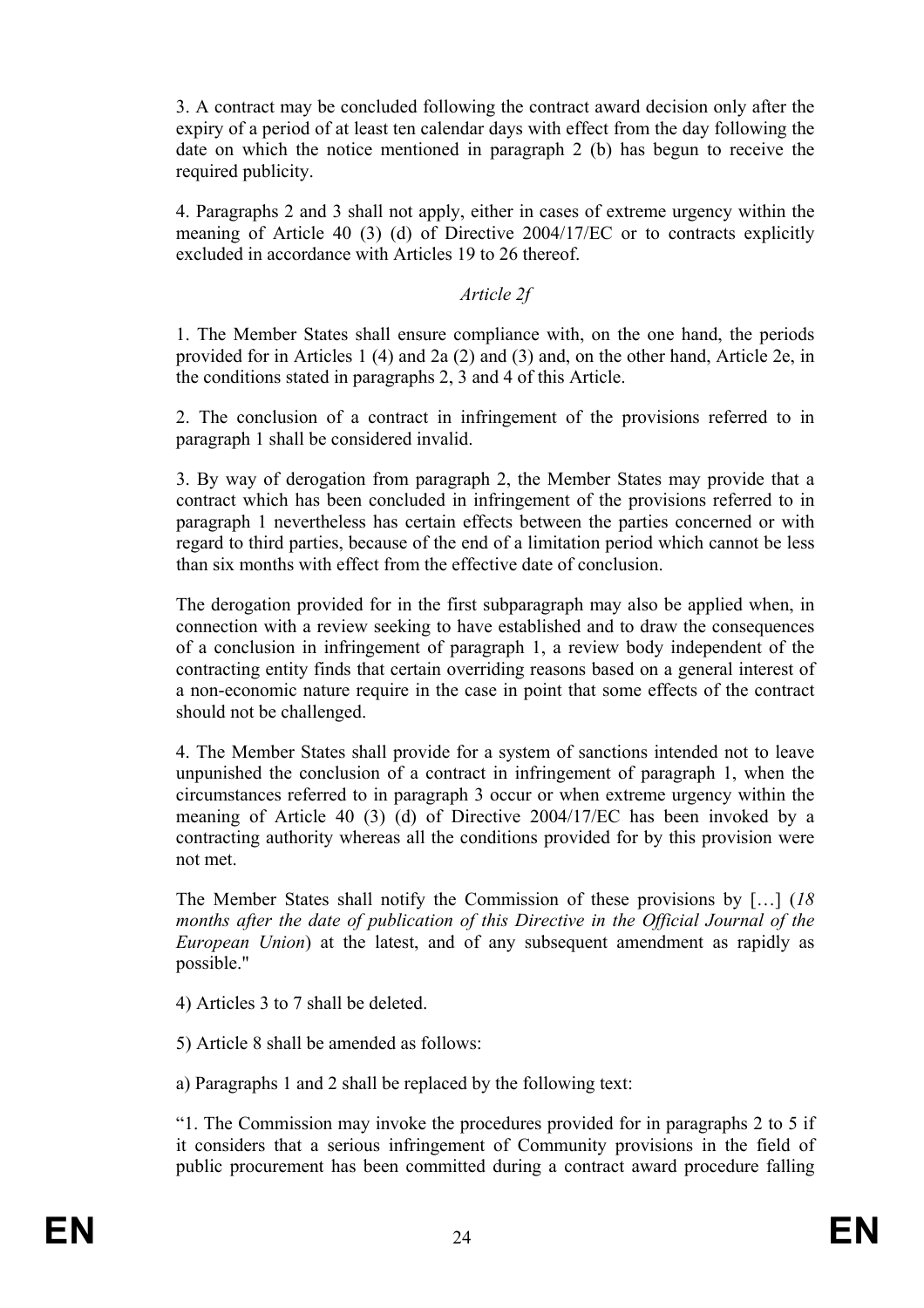within the scope of Directive 2004/17/EC or with regard to Article 27 (a) of the Directive in the case of contracting entities to which this provision applies.

2. The Commission shall notify the Member State and the contracting entity concerned of the reasons which have prompted it to conclude that a serious infringement has been committed and request that it be corrected by suitable means.

It shall allow the Member State concerned a reasonable deadline for reply in view of the circumstances of the case in point."

b) In paragraph 3, the opening sentence shall be replaced by the following text:

"3. By the deadline referred to in paragraph 2, the Member State concerned shall communicate to the Commission:"

6) Articles 9 to 11 shall be deleted.

7) Article 12 shall be replaced by the following text:

### *Article 12*

"1. The Member States shall communicate to the Commission each year information on the operation of the national review procedures which have occurred during the previous calendar years. The Commission shall determine, in consultation with the Advisory Committee on Public Procurement, the scope and nature of such information.

2. Before the expiry of a period of six years from (*18 months after the date of publication of this Directive in the Official Journal of the European Union*), the Commission, in consultation with the Advisory Committee on Public Procurement, shall review the manner in which the provisions of this Directive have been implemented and make any proposals which may be considered necessary."

8) The Annex appearing in Annex II to this Directive shall be added.

## *Article 3*

## *Transposition*

1. The Member States shall bring into force the laws, regulations and administrative provisions necessary to comply with this Directive by […] *(18 months after the date of publication of this Directive in the Official Journal of the European Union)* at the latest. They shall communicate immediately to the Commission the texts of such provisions and a correlation table between the provisions and this Directive.

When the Member States adopt these provisions, they shall contain a reference to this Directive or be accompanied by such a reference on the occasion of their publication. The Member States shall determine how such a reference is to be made.

2. The Member States shall communicate to the Commission the texts of the main provisions of domestic law which they adopt in the field governed by this Directive.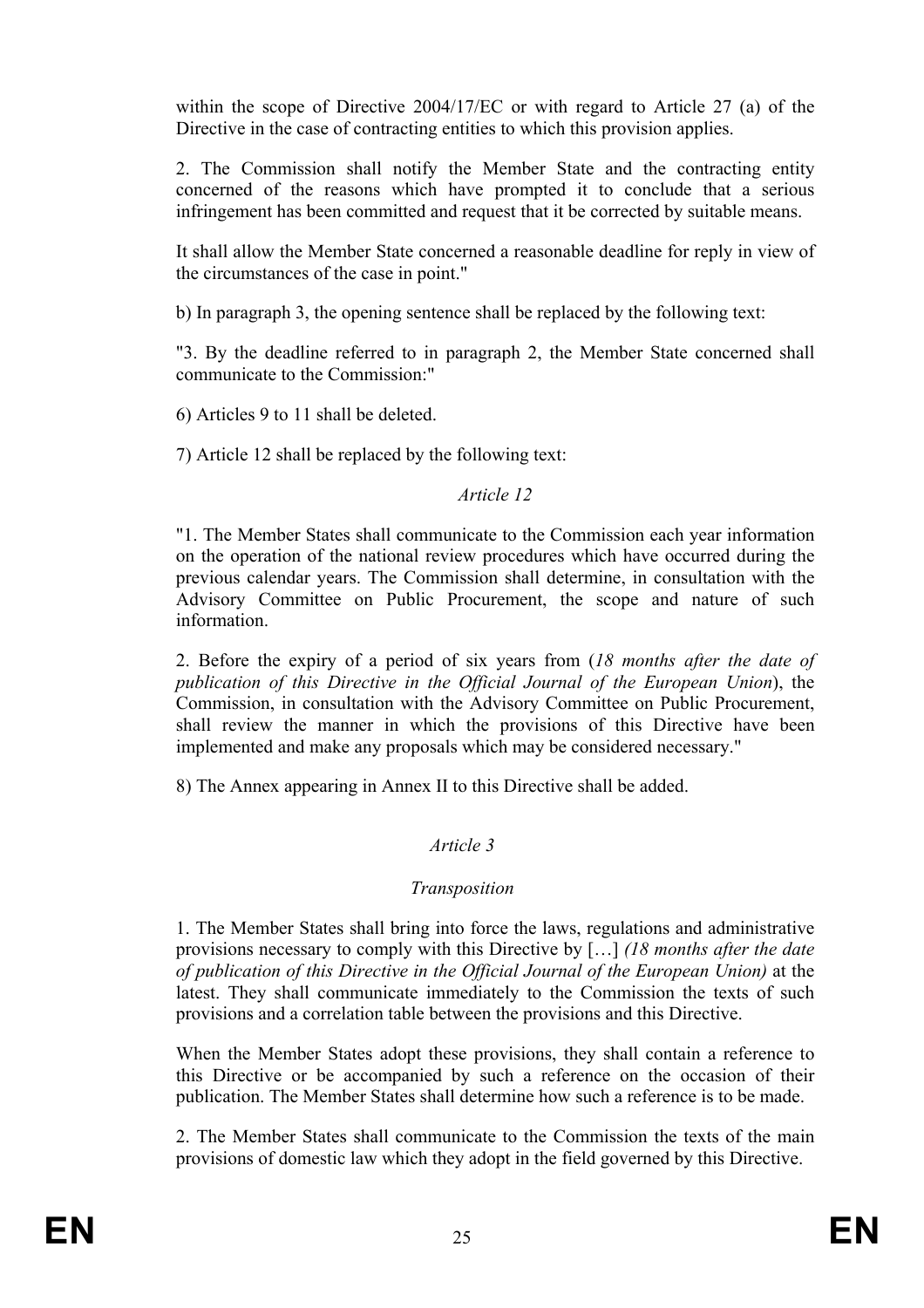*Article 4* 

This Directive shall enter into force on the twentieth day following its publication in the *Official Journal of the European Union*.

## *Article 5*

This Directive is addressed to the Member States.

Done at Brussels,

*For the European Parliament For the Council*<br>The President *The President The President*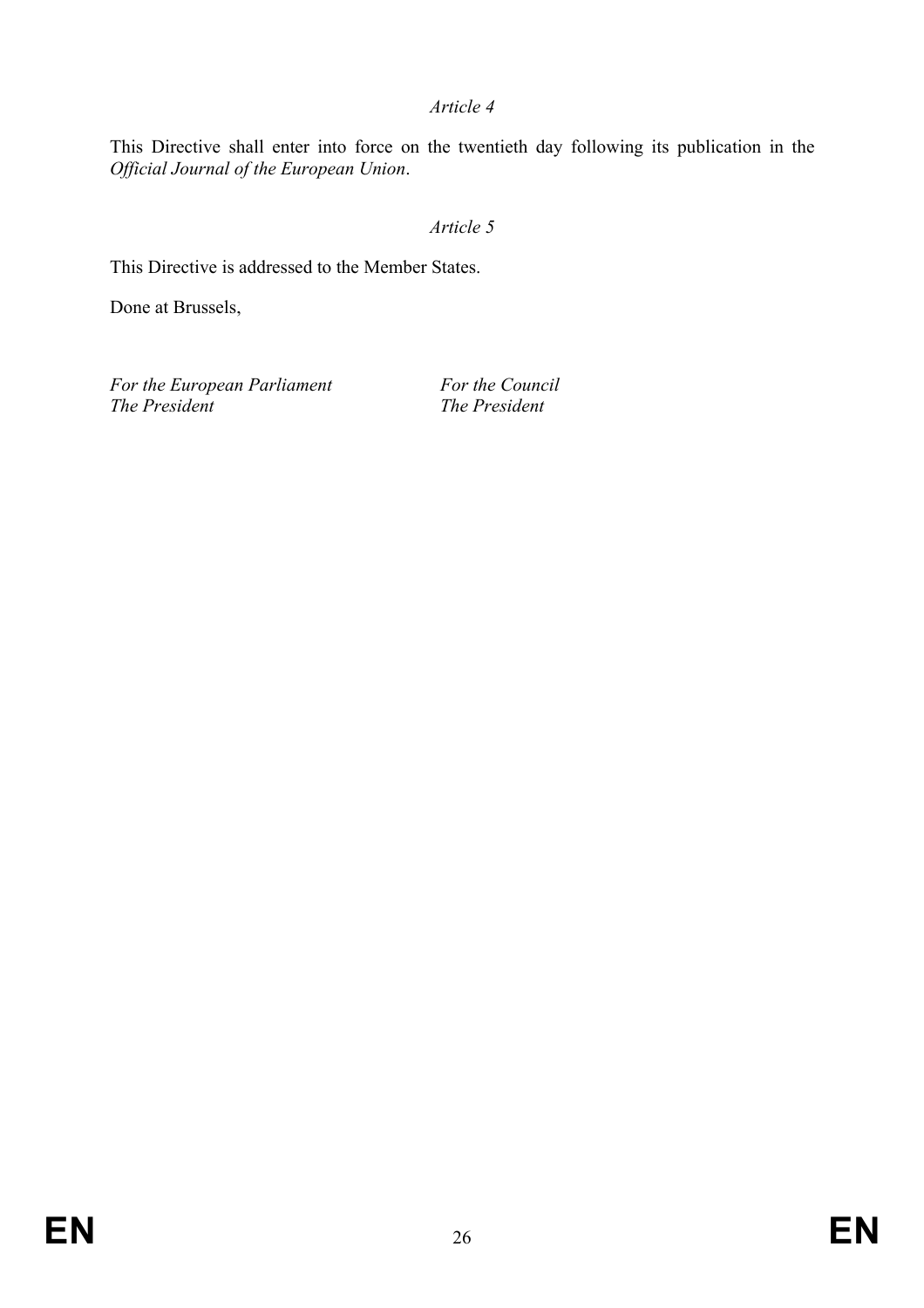# **ANNEX I**

#### **"ANNEX**

#### **Minimum information to appear in the notice mentioned in Article 2e (2) (b)**

- name, address and contact point(s) of the contracting authority;
- title attributed to the contract by the contracting authority;
- type of contract (works/supplies/services) and location of works or place of delivery or performance;
- short description of the contract;
- CPV (common procurement vocabulary) classification;
- total final value of awarded contract;
- date of contract award decision;
- justification of the decision not to initiate formal procedure consisting of prior publication and competitive tendering for the award of a public contract, the amount of which exceeds the corresponding threshold of Directive 2004/18/EC, with reference to the case(s) referred to in Article 31 of Directive 2004/18/EC or any other justification in compliance with applicable Community law;
- name and address of the economic operator to whom the contract is awarded;
- precise indication of the body responsible for review procedures and the deadlines for seeking review;
- service from which information may be obtained concerning appeal procedures."